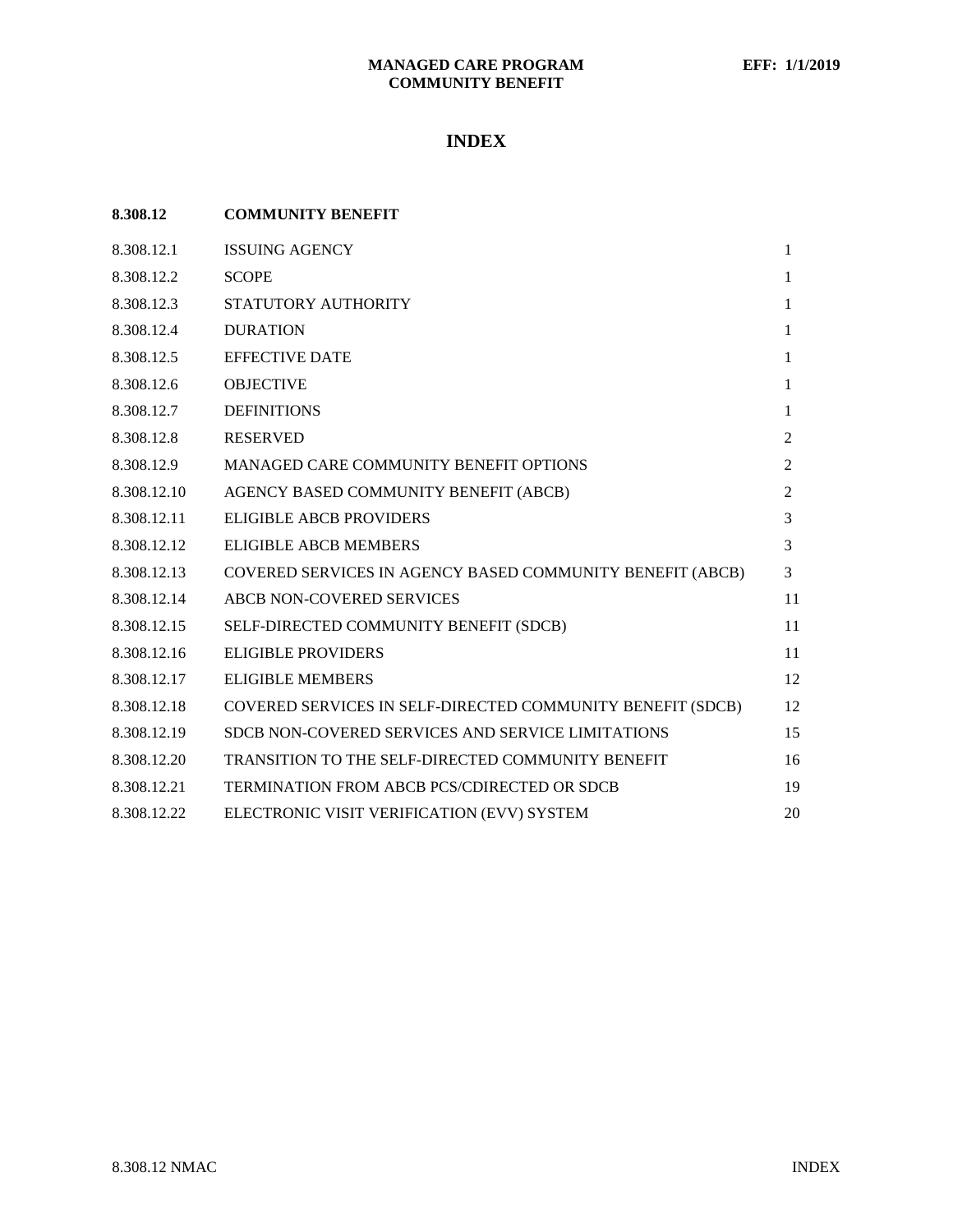## **TITLE 8 SOCIAL SERVICES CHAPTER 308 MANAGED CARE PROGRAM PART 12 COMMUNITY BENEFIT**

<span id="page-1-0"></span>**8.308.12.1 ISSUING AGENCY:** New Mexico Human Services Department (HSD). [8.308.12.1 NMAC - Rp, 8.308.12.1 NMAC, 3/1/2017]

<span id="page-1-1"></span>**8.308.12.2 SCOPE:** This rule applies to the general public. [8.308.12.2 NMAC - Rp, 8.308.12.2 NMAC, 3/1/2017]

<span id="page-1-2"></span>**8.308.12.3 STATUTORY AUTHORITY:** The New Mexico medicaid program and other health care programs are administered pursuant to regulations promulgated by the federal department of health and human services under Title XIX of the Social Security Act as amended or by state statute. See Section 27-1-12 *et seq*., NMSA1978.

[8.308.12.3 NMAC - Rp, 8.308.12.3 NMAC, 3/1/2017]

<span id="page-1-3"></span>**8.308.12.4 DURATION:** Permanent.

[8.308.12.4 NMAC - Rp, 8.308.12.4 NMAC, 3/1/2017]

<span id="page-1-4"></span>**8.308.12.5 EFFECTIVE DATE:** March 1, 2017, unless a later date is cited at the end of a section. [8.308.12.5 NMAC - Rp, 8.308.12.5 NMAC, 3/1/2017]

<span id="page-1-5"></span>**8.308.12.6 OBJECTIVE:** The objective of this rule is to provide instructions for the service portion of the New Mexico medical assistance division (MAD) programs. [8.308.12.6 NMAC - Rp, 8.308.12.6 NMAC, 3/1/2017]

# <span id="page-1-6"></span>**8.308.12.7 DEFINITIONS:**

**A. Agency based community benefit (ABCB):** The community benefit (CB) services offered to a member who does not wish to self-direct his or her CB services.

**B. ABCB care plan:** For a member who is participating in the ABCB approach, the care plan outlines the specific community benefit services that the member and the care coordinator have identified as needed services through the comprehensive needs assessment (CNA).

**C. Authorized representative:** The individual designated to represent and act on the member's behalf. The member or authorized representative must provide formal documentation authorizing the named individual or individuals to access the identified case information for a specified purpose and time frame. An authorized representative may be an attorney representing a person or household, a person acting under the authority of a valid power of attorney, a guardian, or any other individual or individuals designated in writing by the member.

**D. Budget:** The maximum budget allotment available to a self-directed community benefit (SDCB) member, determined by his or her CNA. Based on this maximum amount, the eligible member will develop a care plan in collaboration with their support broker to meet his or her assessed functional, medical and habilitative needs to enable that member to remain in the community.

**E. Care coordinator:** The care coordinator provides care coordination activities that comply with all state and federal requirements. This includes, but is not limited to: assigning an appropriate care coordination level; performing a CNA a minimum of annually to determine physical, behavioral and long-term care needs; developing a comprehensive care plan and budget based on those needs; and delivering on-going care coordination services based on the member's assessed need and in accordance with the care plan and contractual obligations.

**F. Community benefits (CB):** Services that allow a member to receive care in his or her home or in the community as an alternative to being placed in a long-term care facility. Services are intended to supplement natural supports and are not available 24-hours per day.

**G. Comprehensive care plan:** A comprehensive plan that includes community benefit services that meet the member's long-term, physical and behavioral health care needs which must include, but is not limited to: the amount, frequency and duration of the community benefit services, the cost of goods and services; the type of provider who will furnish each service; other services the member will access; and the member's available supports that will complement community benefit services in meeting the member's needs. The member works with his or her care coordinator, support broker or both to develop a care plan which is submitted to the managed care organization (MCO) for review and approval.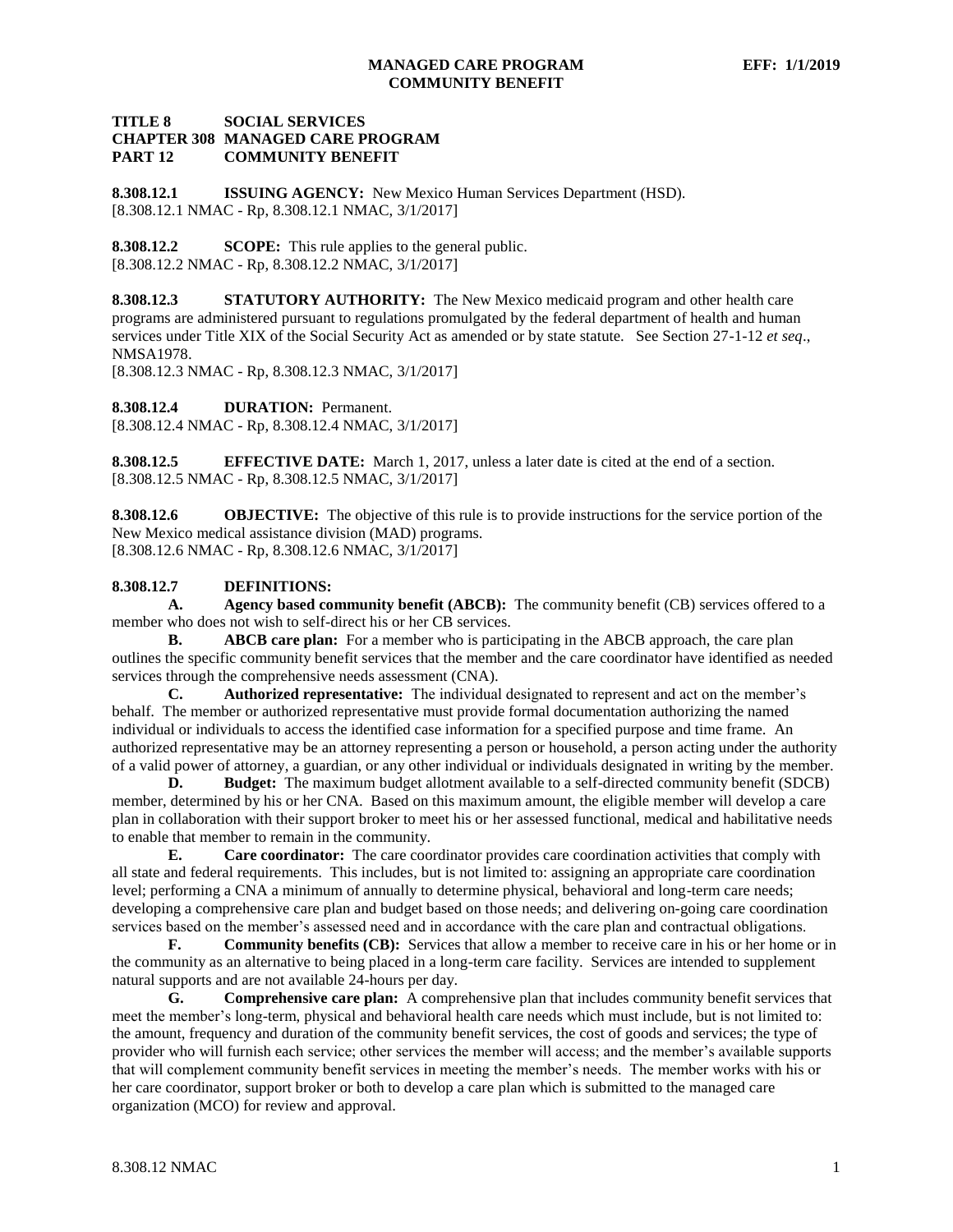**H. Comprehensive needs assessment (CNA):** The comprehensive needs assessment will be conducted in person, in the member's primary place of residence, by the MCO care coordinator for a member who is assigned a care coordination level of two or three. The CNA will assess the physical health, behavioral health, and long-term care needs; identify potential risks and provide social and cultural information. The results of the CNA will be used to create the care plan which is based on the member's assessed needs.

**I. Electronic Visit Verification (EVV):** A telephone and computer based system that electronically verifies the occurrence of HSD selected services visits and documents the precise time the service begins and ends.

**J. Eligible member:** A medical assistance programs (MAP) enrolled MCO member who meets a specific level of care (LOC) and who selects to receive his or her MCO community benefits either through the ABCB or the self-directed community benefit (SDCB) approach. The eligible member must continue to meet a specific LOC and financial eligibility to continue accessing his or her MCO community benefits.

**K. Employer of record (EOR):** The employer of record is the individual responsible for directing the work of the member's SDCB employees, including recruiting, hiring, managing and terminating all employees. The EOR tracks expenditures for employee payroll, goods, and services. The EOR authorizes the payment of timesheets by the financial management agency (FMA). A member through the use of the EOR self-assessment instrument is either deemed able to be his or her own EOR or the member must assign the EOR duties to another eligible individual meeting specific EOR qualifications. A member who is a minor or a member who has a plenary or limited guardianship or conservatorship over financial matters in place is not able to be his or her own EOR. If the recipient is his or her own EOR and delegates any EOR responsibilities through a power of attorney (POA) or other legal instrument, the delegate must be the designated EOR. A POA or other legal instrument shall not be used to assign the responsibilities of an EOR, in part or in full, to another individual and shall not be used to circumvent the requirements of the EOR as designated in this rule.

**L. Financial management agency (FMA):** An entity that contracts with a HSD MCO to provide the fiscal administration functions for members participating in the SDCB approach.

**M. Individual Plan of Care (IPoC):** The plan for the provision of an ABCB member's personal care services. The plan is developed by the personal care services (PCS) agency and approved by the member's MCO.

**N. Legally responsible individual (LRI):** A legally responsible individual is any person who has a duty under state law to care for another person. This category typically includes: the parent (biological, legal, or adoptive) of a minor child; the guardian of a minor child who must provide care to the child; or a spouse.

**O. Nursing Facility level of care (NF LOC):** The member's functional level is such that (2) two or more activities of daily living (ADLs) cannot be accomplished without consistent, ongoing, daily provision, of some or all of the following levels of service: skilled, intermediate or assistance. A member must meet the NF LOC to be eligible for community benefit services.

**P. Self-directed community benefit (SDCB):** The CB services offered to a member who is able to and who chooses to self-direct his or her CB services.

**Q. SDCB care plan:** For a member who selected the SDCB approach, the care plan includes the services that the member and the support broker have identified through the CNA that will be purchased with the member's budget.

**R. Support broker:** The function of the support broker is to directly assist the member in implementing the care plan and budget to ensure access to SDCB services and supports and to enhance success with self-direction. The support broker's primary function is to assist the member with employer or vendor related functions and other aspects of implementing his or her care plan and budget. [8.308.12.7 NMAC - Rp, 8.308.12.7 NMAC, 3/1/2017; A, 1/1/2019]

## <span id="page-2-0"></span>**8.308.12.8 [RESERVED]**

[8.308.12.8 NMAC - Rp, 8.308.12.8 NMAC, 3/1/2017]

<span id="page-2-1"></span>**8.308.12.9 MANAGED CARE COMMUNITY BENEFIT OPTIONS:** A MCO member, meeting a specific LOC, can select the approach to receiving his or her community benefit services. The MCO offers two approaches to the delivery of these services: agency based (ABCB) or self-directed (SDCB). The MCO shall use the nursing facility (NF) LOC criteria for determining medical eligibility for community benefits. [8.308.12.9 NMAC - Rp, 8.308.12.9 NMAC, 3/1/2017]

<span id="page-2-2"></span>**8.308.12.10 AGENCY BASED COMMUNITY BENEFIT (ABCB):** The MCOs shall offer the ABCB approach to its members who meet[s]the NF LOC and are determined through a CNA or reassessment to need MCO CB services. Although a member's assessment for the amount and types of services may vary, ABCB services are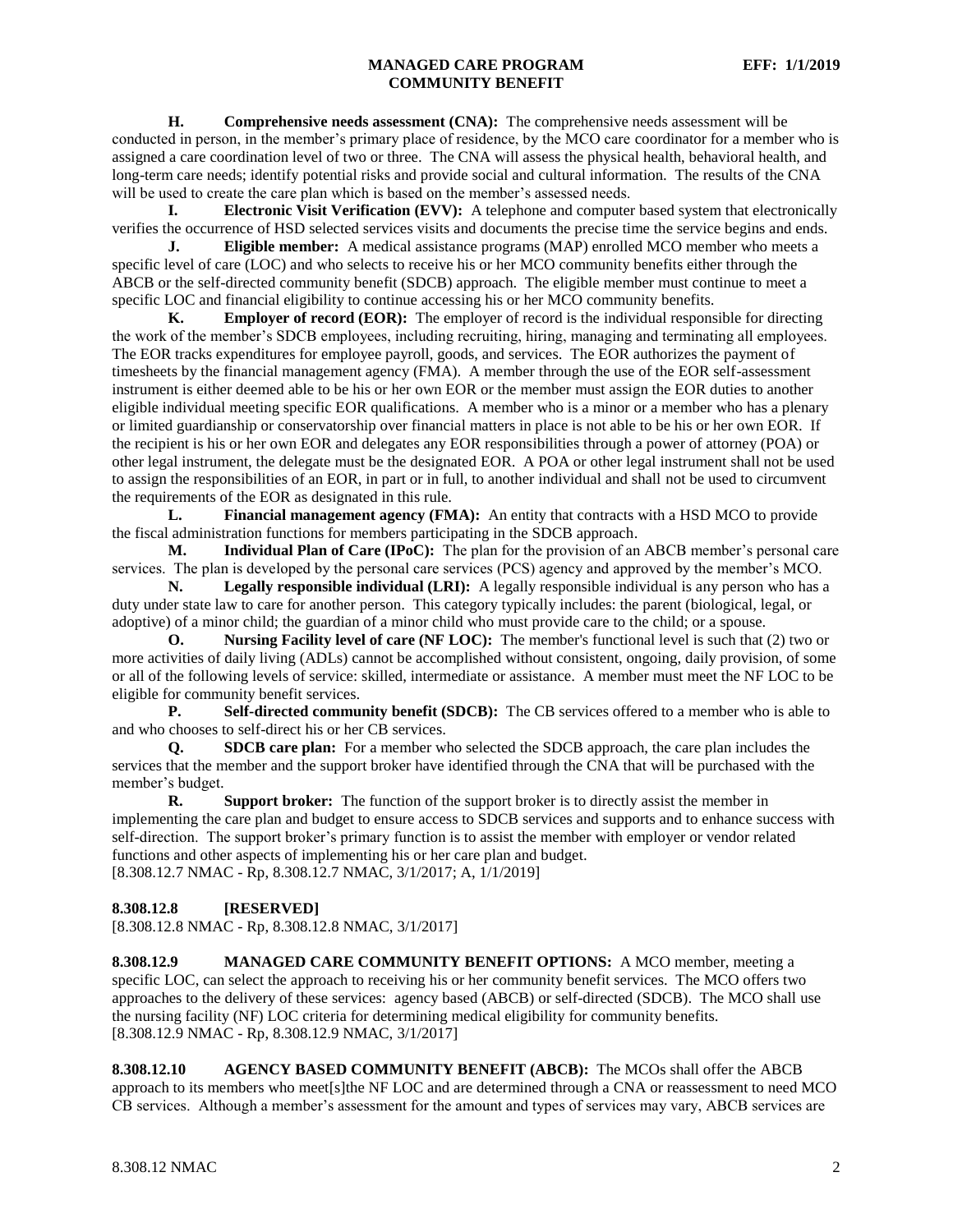not provided 24 hours per day. A member has the option of choosing the ABCB or the SDCB approach. A member cannot participate in both community benefit approaches concurrently. [8.308.12.10 NMAC - Rp, 8.308.12.10 NMAC, 3/1/2017]

<span id="page-3-0"></span>**8.308.12.11 ELIGIBLE ABCB PROVIDERS:** All ABCB agencies must apply and be approved to be a MAD provider and must then contract with any or all approved MCOs. A complete listing of all CB provider qualifications and responsibilities are detailed in the MAD MCO policy manual. ABCB providers must meet all Federal requirements for home and community based providers. [8.308.12.11 NMAC - Rp, 8.308.12.11 NMAC, 3/1/2017]

<span id="page-3-1"></span>**8.308.12.12 ELIGIBLE ABCB MEMBERS:** A member must meet NF LOC and be determined through a CNA or reassessment to need MCO CB services.

[8.308.12.12 NMAC - Rp, 8.308.12.12 NMAC, 3/1/2017]

#### <span id="page-3-2"></span>**8.308.12.13 COVERED SERVICES IN AGENCY BASED COMMUNITY BENEFIT (ABCB):**

**A.** Adult day health: adult day health services provide structured therapeutic, social and rehabilitative services designed to meet the specific needs and interests of a member that are incorporated into the member's care plan.

**(1)** Adult day health services are provided by a licensed community-based adult day-care facility that offers health and social services to assist a member to achieve his or her optimal functioning.

**(2)** Private duty nursing services and skilled maintenance therapies (physical, occupational and speech) may be provided within the adult day health setting and in conjunction with adult day health services but are reimbursed separately from adult day health services.

**(3)** Adult day health settings must be integrated and support full access of individuals receiving medicaid home and community-based services (HCBS) to the greater community, engage in community life, control personal resources, and receive services in the community, to the same degree of access as individuals not receiving medicaid HCBS.

**B.** Assisted living is a residential service that provides a homelike environment, which may be in a group setting, with individualized services designed to respond to the member's needs as identified and incorporated in the care plan.

**(1)** Core services are a broad range of activities of daily living (ADL) including: personal support services (homemaker, chore, attendant services, meal preparation); companion services; medication oversight (to the extent permitted under state law); 24-hour on-site response capability:

**(a)** to meet scheduled or unpredictable member's needs; and

**(b)** to provide supervision, safety, and security.

**(2)** Services include social and recreational programming. Coverage does not include 24 hour skilled care or supervision or the cost of room or board. Nursing and skilled therapy services are incidental, rather than integral to, the provision of assisted living services. Services provided by third parties must be coordinated with the assisted living provider.

**(3)** Assisted living settings must be integrated and support full access of individuals receiving Medicaid home and community-based services (HCBS) to the greater community, engage in community life, control personal resources, and receive services in the community, to the same degree of access as individuals not receiving medicaid HCBS.

**(4)** Assisted living settings must meet CMS requirements for residential settings as outlined in the MAD MCO policy manual.<br> **C.** Behavior sunnor

**C.** Behavior support consultation is the provision of assessment, treatment, evaluation and follow-up services to assist the member, his or her parents, family, and primary caregivers with coping skills which promote maintaining the member in a home environment.

**(1)** Behavior support consultation:

**(a)** informs and guides the member's paid and unpaid caregivers about the services and supports that relate to the member's medical and behavioral health condition;

**(b)** identifies support strategies for a member that ameliorate contributing factors with the intention of enhancing functional capacities, adding to the provider's competency to predict, prevent and respond to interfering behavior and potentially reducing interfering behavior;

**(c)** supports effective implementation based on a member's functional assessment;

**(d)** collaborates with medical and ancillary therapists to promote coherent and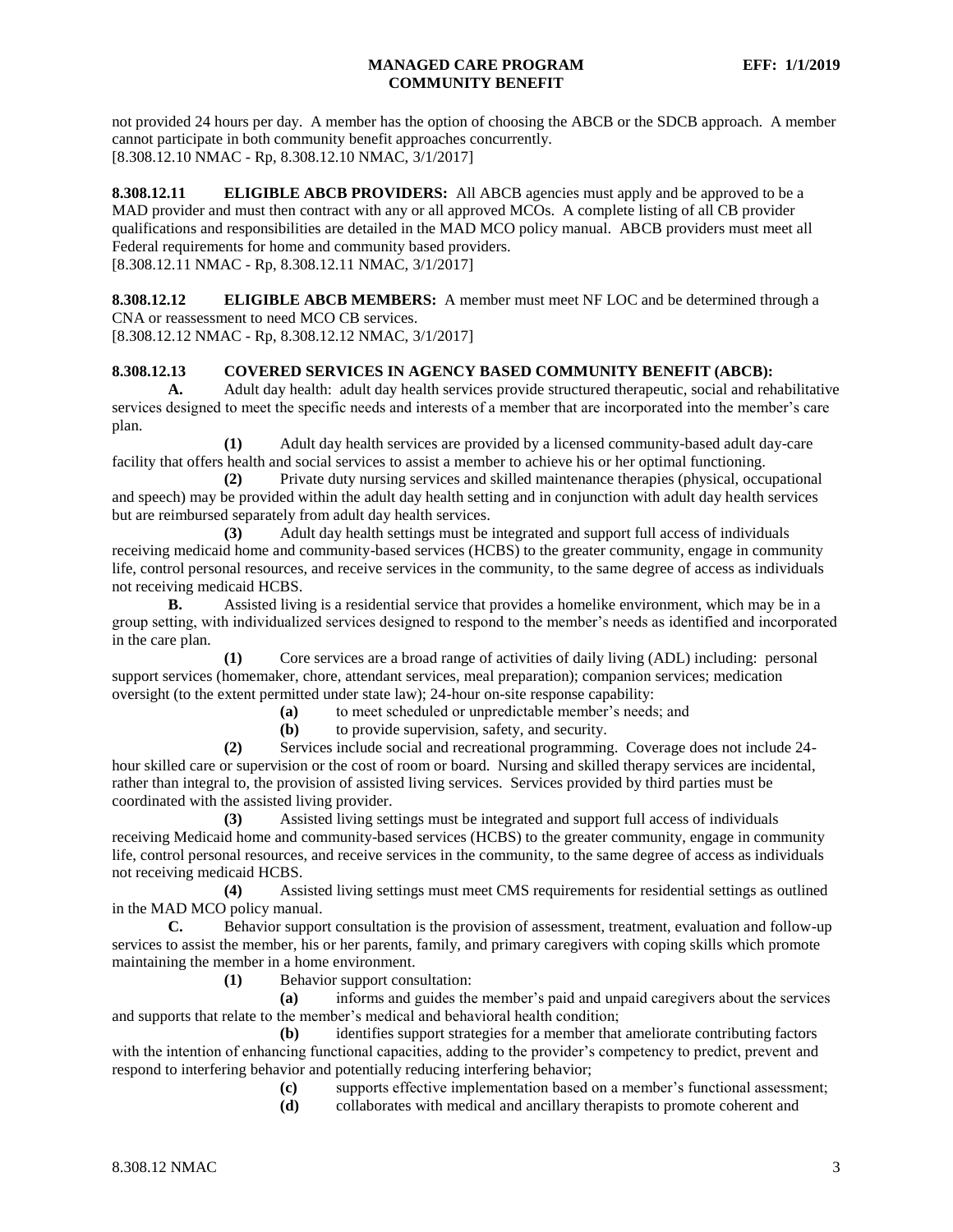coordinated services addressing behavioral issues and to limit the need for psychotherapeutic medications; and **(e)** monitors and adapts support strategies based on the response of the member and

his or her services and supports providers.

**(2)** Based on the member's care plan, services are delivered in an integrated, natural setting or in a clinical setting.

**D.** Community transition services are non-recurring set-up expenses for a member who is transitioning from an institutional or another provider-operated living arrangement (excluding assisted living) to a living arrangement in a private residence where the member is directly responsible for his or her own living expenses.

**(1)** Allowable expenses are those necessary to enable the member to establish a basic household that does not constitute room and board and may include:

**(a)** security deposits that are required to obtain a lease on an apartment or home;

**(b)** essential household furnishings required to occupy and use a community domicile, including furniture, window coverings, food preparation items, and bed and bath linens;

**(c)** set-up fees or deposits for utility or service access, including telephone, electricity, heating and water;

**(d)** services necessary for the member's health and safety, such as, but not limited to, pest eradication and one-time cleaning prior to occupancy;

**(e)** moving expenses; and

**(f)** security deposit for an assisted living facility placement up to \$500.

**(2)** Community transition services do not include monthly rental or mortgage expenses, food, regular utility charges, household appliances, or items that are intended for purely diversional or recreational purposes.

**(3)** Community transition services are limited to three thousand five hundred dollars (\$3500) per member every five years. In order to be eligible for this service, the member must have a NF stay of at least 90 consecutive days prior to transition to the community.

**E.** Emergency response services provide an electronic device that enables a member to secure help in an emergency at his or her home, avoiding institutionalization. The member may also wear a portable "help" button to allow for mobility. The system is connected to the member's phone and programmed to signal a response center when the "help" button is activated. The response center is staffed by trained professionals. Emergency response services include: testing and maintaining equipment; training the member, his or her caregivers and first responders on use of the equipment; 24-hour monitoring for alarms; checking systems monthly or more frequently (if warranted by electrical outages, severe weather, etc.); and reporting member emergencies and changes in the member's condition that may affect service delivery.

**F.** Employment supports include job development, job seeking and job coaching supports after available vocational rehabilitation supports have been exhausted.

**(1)** The job coach provides:

**(a)** training, skill development;

**(b)** employer consultation that a member may require while learning to perform specific work tasks on the job;

- **(c)** co-worker training;
- **(d)** job site analysis;

**(e)** situational and vocational assessments and profiles;

- **(f)** education of the member and co-workers on rights and responsibilities; and
- **(g)** benefits counseling. The service must be tied to a specific goal in the member's

care plan.

**(2)** Job development is a service provided to a member by skilled staff. The service has five

components:

- **(a)** job identification and development activities;
- **(b)** employer negotiations;
- **(c)** job restructuring;
- **(d)** job sampling; and
- **(e)** job placement.

**(3)** Employment supports are provided by staff at current or potential work sites. When supported employment services are provided at a work site where persons without disabilities are employed, payment is made only for the adaptations, supervision and training required by the member receiving services as a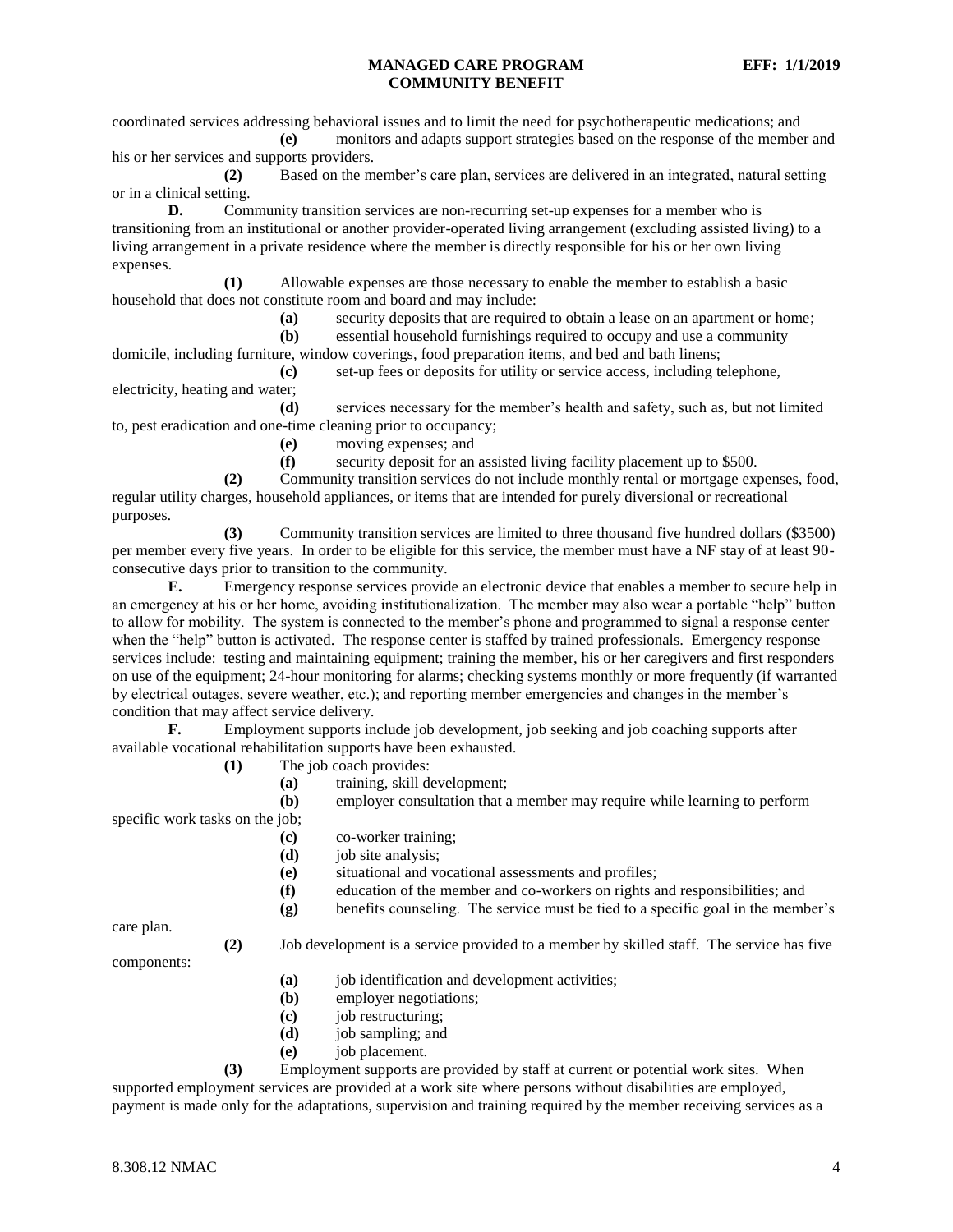result of his or her disabilities, and does not include payment for the supervisory activities rendered as a normal part of the business setting. **(4)** Payment shall not be made for incentive payments, subsidies, or unrelated vocational

training expenses such as the following:

**(a)** incentive payments made to an employer to encourage or subsidize the employer's participation in a supported employment program;

or

**(b)** payments that are passed through to users of supported employment programs;

**(c)** payments for training that is not directly related to a member's supported employment program.

**(5)** Federal financial participation cannot be claimed to defray expenses associated with starting up or operating a business.

**(6)** Employment supports settings must be integrated and support full access of individuals receiving medicaid HCBS to the greater community, engage in community life, control personal resources, and receive services in the community, to the same degree of access as individuals not receiving medicaid HCBS.

**G.** Environmental modification services include: the purchase of, the installation of equipment for the physical adaptations to a member's residence that are necessary to ensure the health, welfare, and safety of the member or enhance the member's level of independence.

**(1)** Adaptations include the installation of:

- **(a)** ramps and grab-bars;
- **(b)** widening of doorways and hallways;

**(c)** installation of specialized electric and plumbing systems to accommodate

medical equipment and supplies;

**(d)** lifts and elevators;

**(e)** modification of bathroom facilities (roll-in showers, sink, bathtub, and toilet modifications, water faucet controls, floor urinals and bidet adaptations and plumbing);

- **(f)** turnaround space adaptations;
- **(g)** specialized accessibility/safety adaptations/additions;
- **(h)** trapeze and mobility tracks for home ceilings;
- **(i)** automatic door openers/doorbells;
- **(j)** voice-activated, light-activated, motion-activated and electronic devices;
- **(k)** fire safety adaptations; air filtering devices;
- **(l)** heating and cooling adaptations;
- **(m)** glass substitute for windows and doors; modified switches, outlets or

environmental controls for home devices; and

**(n)** alarm and alert systems, including signaling devices.

**(2)** All services shall be provided in accordance with applicable federal and state statutes, regulations and rules and local building codes.

**(3)** Non-covered adaptations or improvements to the member's home include:

**(a)** adaptations for general utility which are not for direct medical or remedial

benefit to the member; and **(b)** adaptations that add to the total square footage of the member's resident except when necessary to complete an approved adaptation.

- **(4)** The environmental modification provider must:
	- **(a)** ensure proper design criteria is addressed in planning and design of the

adaptation;

**(b)** provide or secure the appropriate licensed contractor or approved vendor to provide construction and remodeling services;

**(c)** provide administrative and technical oversight of construction projects;

**(d)** provide consultation to members, family members, providers and contractors concerning environmental modification projects to the member's residence; and

**(e)** inspect the final environmental modification project to ensure that the adaptations meet the approved plan submitted for environmental adaptation.

**(5)** Environmental modification services to a member are limited to five-thousand dollars (\$5,000) every five years. Additional services may be requested if the member's health and safety needs exceed the specified limit.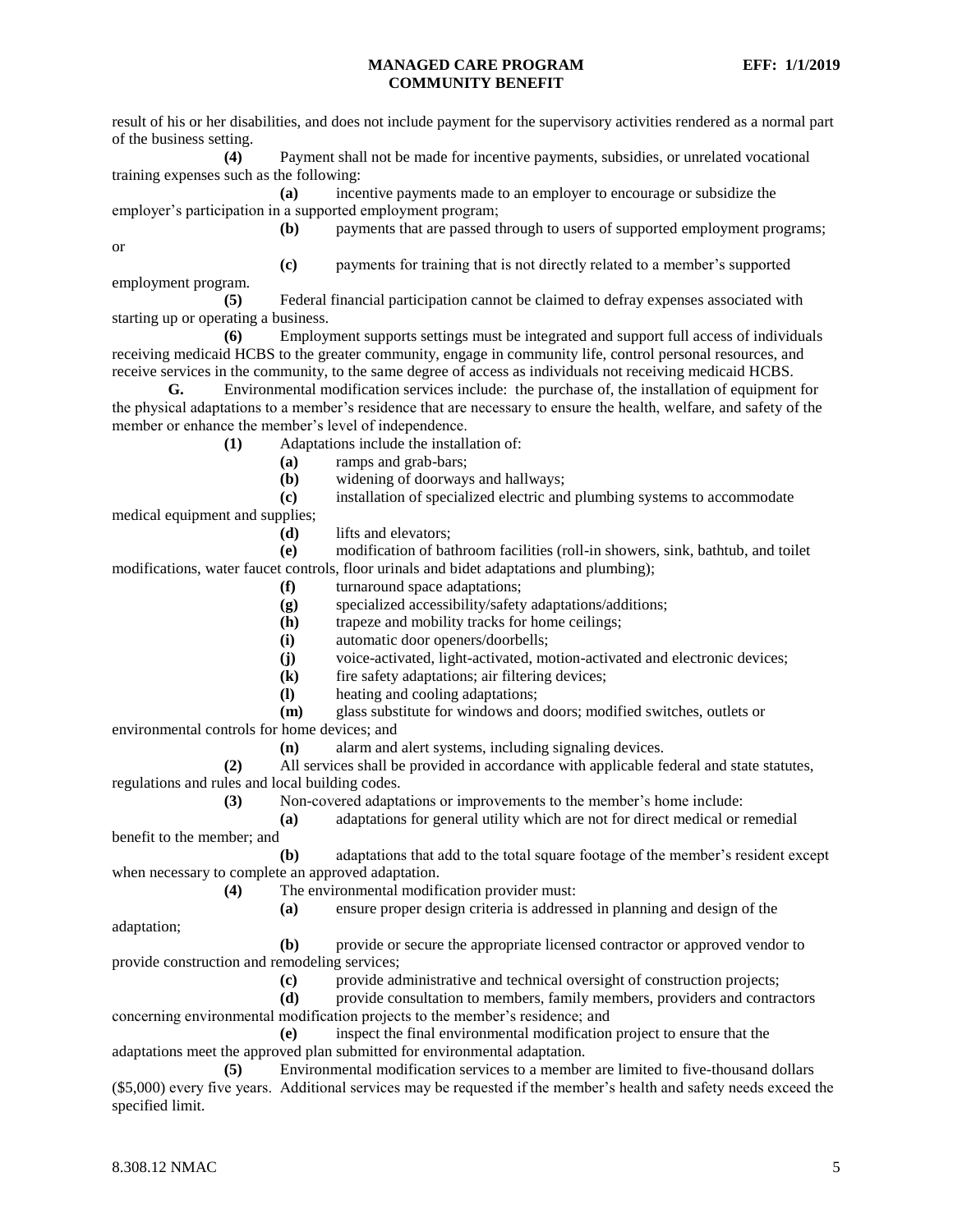**H.** Home health aide services provide total care or assist the member in all ADLs.

**(1)** Total care includes: the provision of bathing (bed, sponge, tub, or shower); shampoo (sink, tub, or bed); care of nails and skin; oral hygiene; toileting and elimination; safe transfer techniques and ambulation; normal range of motion and positioning; and adequate oral nutrition and fluid intake.

**(2)** The home health aide services assist the member in a manner that promotes an improved quality of life and a safe environment for him or her. Home health aide services can be provided outside the member's home.

**(3)** Home health aides may provide basic non-invasive nursing assistant skills within the scope of their practice. Home health aides perform an extension of therapy services including:

- **(a)** bowel and bladder care;
- **(b)** ostomy site care;
- **(c)** personal care;
- **(d)** ambulation and exercise;
- **(e)** household services essential to health care at home;
- **(f)** assisting with medications that are normally self-administered;
- **(g)** reporting changes in patient conditions and needs; and
- **(h)** completing appropriate records.

**(4)** Home health aide services must be provided under the supervision of a registered nurse (RN) licensed by the New Mexico board of nursing, or other appropriate professional staff. Such staff must make a supervisory visit to the member's residence at least every two weeks to observe and determine whether the member's goals are being met.

**I.** Nutritional counseling services include assessment of the member's nutritional needs, development and revision of the member's nutritional plan, counseling and nutritional intervention, and observation and technical assistance related to implementation of the nutritional plan.

**J.** Personal care services (PCS) are provided to a member unable to perform a range of ADLs and instrumental activities of daily living (IADL). PCS shall not replace natural supports such as the member's family, friends, individuals in the community, clubs, and organizations that are able and consistently available to provide support and service to the member. Use of the Electronic Visit Verification (EVV) system is required for payment of PCS. The managed care organizations shall collaborate to offer a single EVV vendor for PCS and monitor compliance with the federal 21st Century Cures Act.

**(1)** PCS is a benefit for a member 21 years of age or older who meets the eligibility for CB services. A member under 21 years of age must access PCS through the EPSDT program.

**(2)** PCS delivery models: A member may select either the consumer-delegated or the consumer-directed delivery of his or her PCS. The PCS consumer-delegated or consumer-directed agency must be certified as such by MAD or it designee to perform such duties and to be reimbursed for the delivery model of those services. The MCO's care coordinator is responsible for explaining both models to each member, initially, and annually thereafter.

**(a)** The consumer delegated (PCS/CDelegated) model allows the member to select his or her PCS agency to perform all PCS employer-related tasks. This agency is responsible for ensuring all PCS are delivered to the member.

**(b)** The consumer-directed (PCS/CDirected) model allows the member to oversee his or her own PCS delivery, and requires that the member work with his or her PCS agency who then acts as a fiscal intermediary agency to process all financial paperwork to be submitted to the MCO.

**(c)** If a member is unable to select or unable to communicate which PCS delivery model he or she selects, then his or her authorized representative will select on behalf of the member. The member's authorized representative status must be properly documented with the member's PCS agency.

**(d)** For both models, the member may select his or her family member, with the exception of the member's spouse. A friend; neighbor; or other person may also be selected as his or her PCS attendant. A family member shall not be reimbursed for a service he or she would have otherwise provided as a natural support. A PCS attendant, regardless of family relationship, who resides with the member shall not be paid to deliver household services, or supports such as shopping, errands, or meal preparation that are routinely provided as part of the household division of chores, unless those services are specific to the member.

**(e)** A member may have a relative, friend, or other spokesperson assisting him or her with communicating information or instructions to the member's attendant, providing information concerning the member's natural services or supports needs during the member's assessment, or fulfilling additional roles as designated by the member or the member's authorized representative in writing. A spokesperson may not make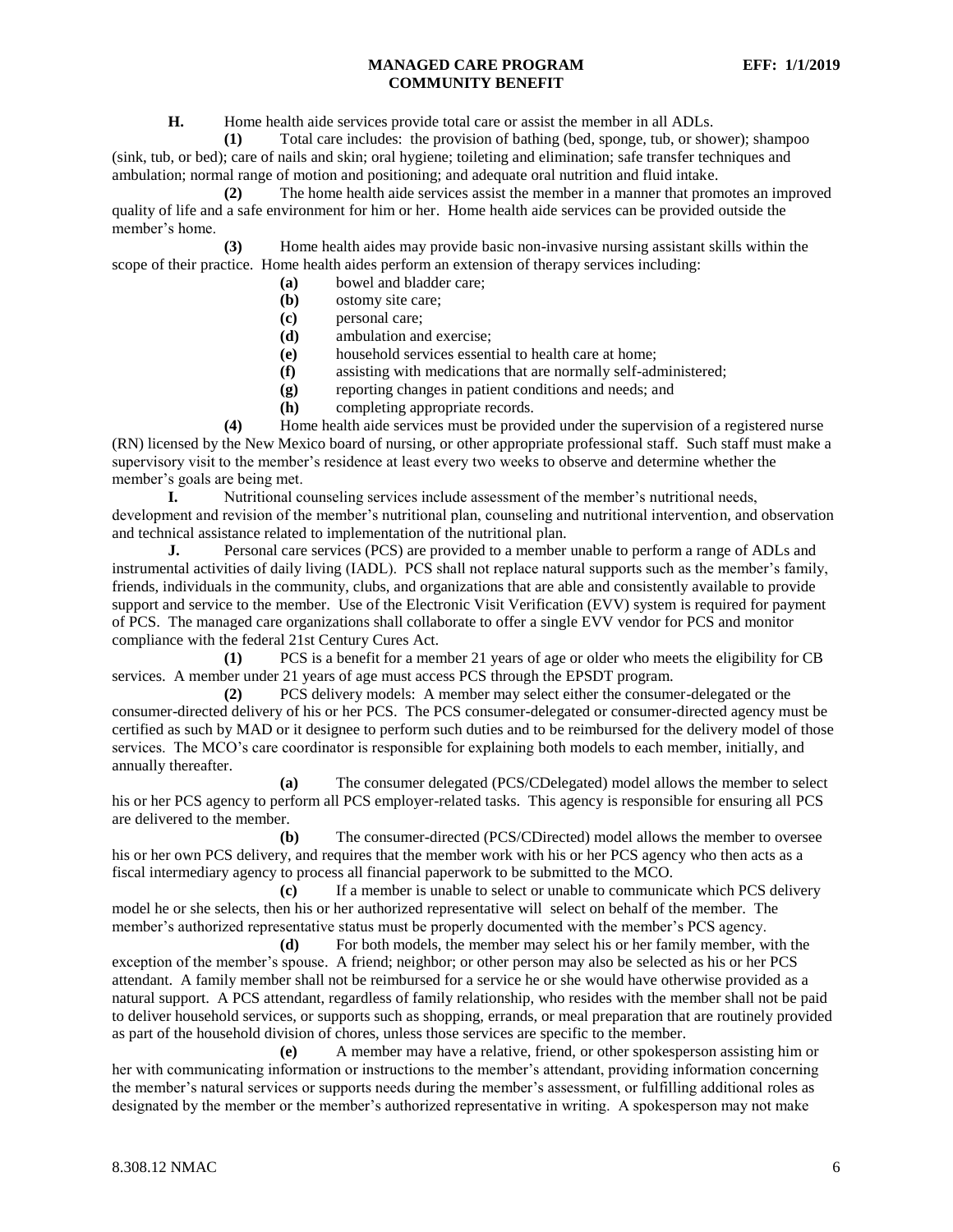decisions on behalf of a member, which is the member or member's authorized representative's sole responsibility, unless the member's authorized representative is also the member's spokesperson.

**(3)** Eligible PCS agencies: PCS agencies electing to provide PCS must obtain agency certification. A PCS agency provider, must comply with the requirements as listed in the MAD MCO policy manual PCS agencies must be an enrolled MAD provider.

**(4)** Bladder and bowel care: PCS must be related to the member's functional level to perform ADLs and IADLs as indicated in the members CNA. PCS will not include those services, or supports the member does not need or is already receiving from other sources including tasks provided by natural supports.

**(a)** A member who has a signed statement by his or her primary care provider (PCP) stating he or she is medically stable and able to communicate and assess his or her bladder and bowel care needs may access this service when included in his or her individual care plan.

**(i)** bowel care includes the evacuation and ostomy care, changing and cleaning of such bags and ostomy site skin care;

**(ii)** bladder care includes the attendant cueing the member to empty his or her bladder at timed intervals to prevent incontinence; and

**(iii)** catheter care, including the changing and cleaning of such bag.

**(b)** A member who is determined by his or her PCP in a signed statement to not be medically stable and not able to communicate and assess his or her bladder and bowel care needs may access these services:

feminine sanitary products;

**(i)** perineal care including cleansing of the perineal area and changing of

- **(ii)** toileting including assisting with bedside commode or bedpan;
- **(iii)** cleaning perineal area,
- **(iv)** changing adult briefs or pads;
- **(v)** cleaning changing of wet or soiled clothing; and
- **(vi)** assisting with adjustment of clothing before and after toileting.

**(5)** Meal preparation and assistance: Meal preparation includes cutting ingredients to be cooked, cooking meals, placing and presenting the meal in front the member to eat, cutting up food into bite-sized portions for the member, or assisting the member as stated in his or her individual plan of care (IPoC). This includes provision of snacks and fluids and may include mobility assistance and prompting or cueing the member to prepare meals.

**(6)** Eating: Feeding or assisting the member with eating a prepared meal using a utensil or specialized utensils is a covered service. Eating assistance may include mobility assistance and prompting or cueing a member to ensure appropriate nutritional intake and monitor for choking. If the member has special needs in this area, the PCS agency will include specific instruction in the member's IPoC on how to meet those needs. Gastrostomy feeding and tube feeding are not covered services.

**(7)** Household support services: This service is for assisting and performing interior household activities and other support services that provide additional assistance to the member. Interior household activities are limited to the upkeep of the member's personal living areas to maintain a safe and clean environment for the member, particularly a member who may not have adequate support in his or her residence. Assistance may include mobility assistance and prompting and cueing a member to ensure appropriate household support services.

**(a)** An attendant who resides in the same household as the member may not be paid for household support services routinely provided as part of the household division of chores, unless those services are specific to the member such as, changing the member's linens, and cleaning the member's personal living areas.

- **(b)** Services include:
	- **(i)** sweeping, mopping, or vacuuming;
	- **(ii)** dusting furniture;
	- **(iii)** changing linens;
	- **(iv)** washing laundry;
	- **(v)** cleaning bathrooms includes tubs, showers, sinks, and toilets;

**(vi)** cleaning the kitchen and dining area including washing dishes, putting

them away; cleaning counter tops, and eating areas, etc.; household services do not include cleaning up after other household members or pets;

**(vii)** minor cleaning of an assistive device, wheelchair and durable medical equipment (DME) is a covered service. A member must have an assistive device requiring regular cleaning that cannot be performed by the member and is not cleaned regularly by the supplier of the assistive device to be eligible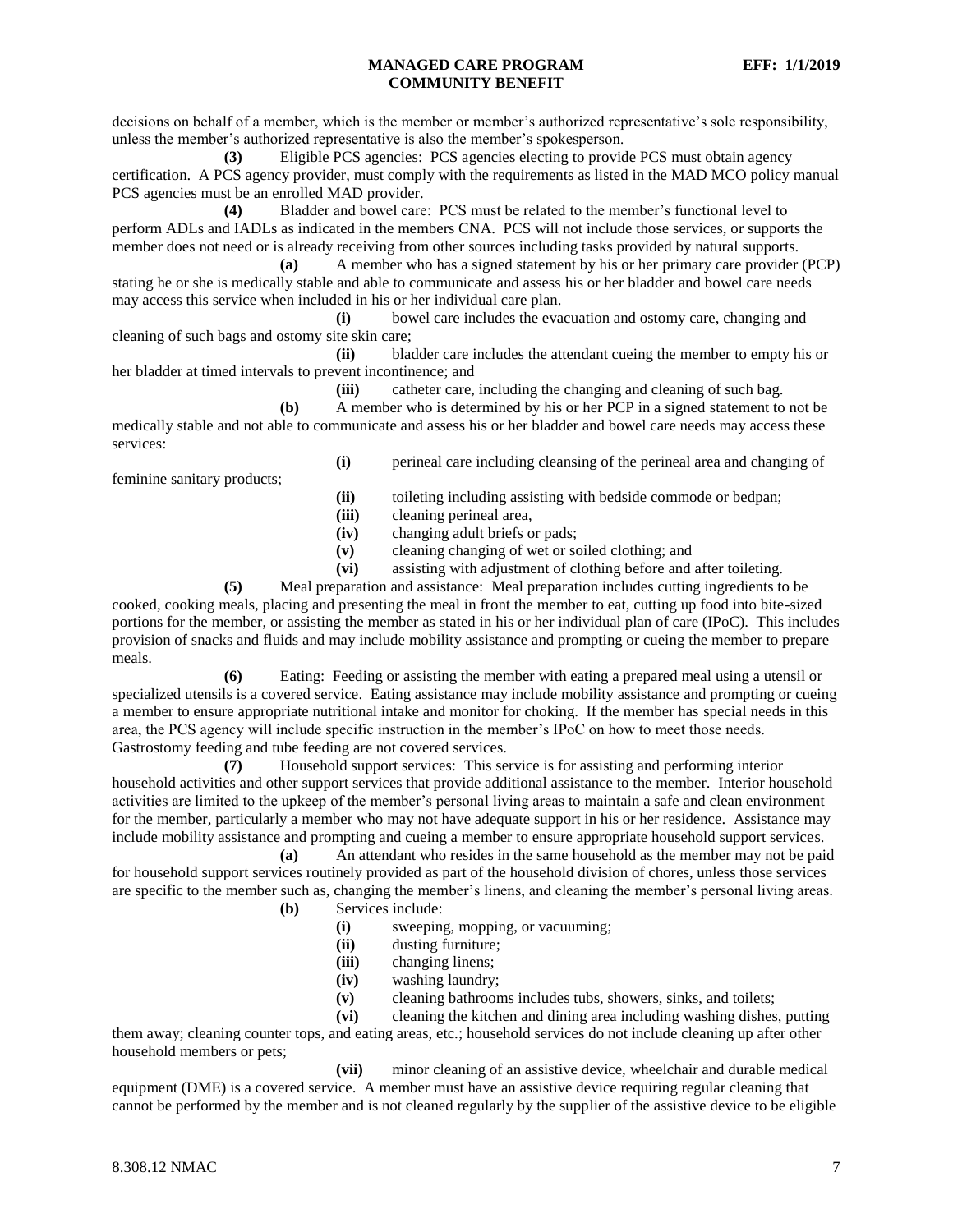to receive services under this category;

**(viii)** shopping or completing errands specific to the member with or without

the member;

**(ix)** cueing a member to feed and hydrate his or her documented personal assistance animal or feed and hydrate such an animal when the member is unable;

**(x)** assistance with battery replacement and minor, routine wheelchair and DME maintenance is a covered service. A member must have an assistive device that requires regular maintenance, that is not already provided by the supplier of the assistive device, and that the member cannot maintain in order to be eligible to receive services under this category;

**(xi)** assisting a member self-administering: assistance with selfadministering physician ordered (prescription) medications is limited to prompting and reminding only. The use of over the counter medications does not qualify for this service. A member must meet the definition of "ability to self-administer" defined in this section, to be eligible to receive time for this task. A member who does not meet the definition of ability to self-administer is not eligible for this service. This assistance does not include administration of injections, which is a skilled/nursing task; splitting or crushing medications or filling medication boxes. Assistance includes: getting a glass of water or other liquid as requested by the member for the purpose of taking medications; at the direction of the member, handing the member his or her daily medication box or medication bottle; and at the direction of the member, helping a member with placement of oxygen tubes for members who can communicate to the caregiver the dosage or route of oxygen; and

**(xii)** transportation of the member: transportation shall only be for nonmedically necessary events and may include assistance with transfers in and out of vehicles. Medically necessary transportation services may be a covered PCS service when the MCO has assessed and determined that other medically necessary transportation services are not available through other state plan services.

**(8)** Hygiene and grooming: The attendant may perform for the member or the attendant may cue and prompt the member to perform the following services:

**(a)** bathing to include giving a sponge bath in the member's bed, bathtub or shower; transferring in and out of the bathtub or shower, turning water on and off; selecting a comfortable water temperature; bringing in water from outside or heating water for the member;

**(b)** dressing to include putting on, fastening, and removing clothing including shoes;

**(c)** grooming to include combing or brushing hair, applying make-up, trimming beard or mustache, braiding hair, shaving under arms, legs or face;

**(d)** oral care for a member with intact swallowing reflex to include brushing teeth, cleaning dentures or partials including the use of floss, swabs, or mouthwash;

**(e)** nail care to include cleaning, filing to trim, or cuticle care for member's without a medical condition. For a documented medically at-risk member; nail care is not covered under PCS; it is a skilled nurse service. Medically at risk conditions include, but are not limited to venous insufficiency, diabetes, peripheral neuropathy;

**(f)** applying lotion or moisturizer to intact skin for routine skin care;

**(g)** physician ordered skin care is limited to the application of skin cream when a member has a documented chronic skin condition and is determined by his or her PCP unable to self-administer the medication. The member's PCP must order a prescription or over-the-counter medication to treat the condition.

**(i)** When the PCP determines the member is able to self-administer the prescribed or over-the-counter medication the attendant is limited to prompting and reminding the member. **(ii)** PCS does not include the care of a member's wounds, open sores,

debridement or dressing of open wounds.

**(h)** prompting or cueing to ensure appropriate bathing, dressing, grooming, oral care, nail care and application of lotion for routine skin care; and

**(i)** mobility assistance to ensure appropriate bathing, dressing, grooming, oral care and skin care.

**(9)** Supportive mobility assistance: Physical or verbal prompting and cueing mobility assistance provided by the attendant that is not already included as part of other PCS includes assistance with:

**(a)** ambulation to include moving around inside or outside the member's residence or living area with or without an assistive device such as a walker, cane or wheelchair;

**(b)** transferring to include moving to and from one location or position to another with or without an assistive device such as in and out of a vehicle;

**(c)** toileting to include transferring on or off a toilet; and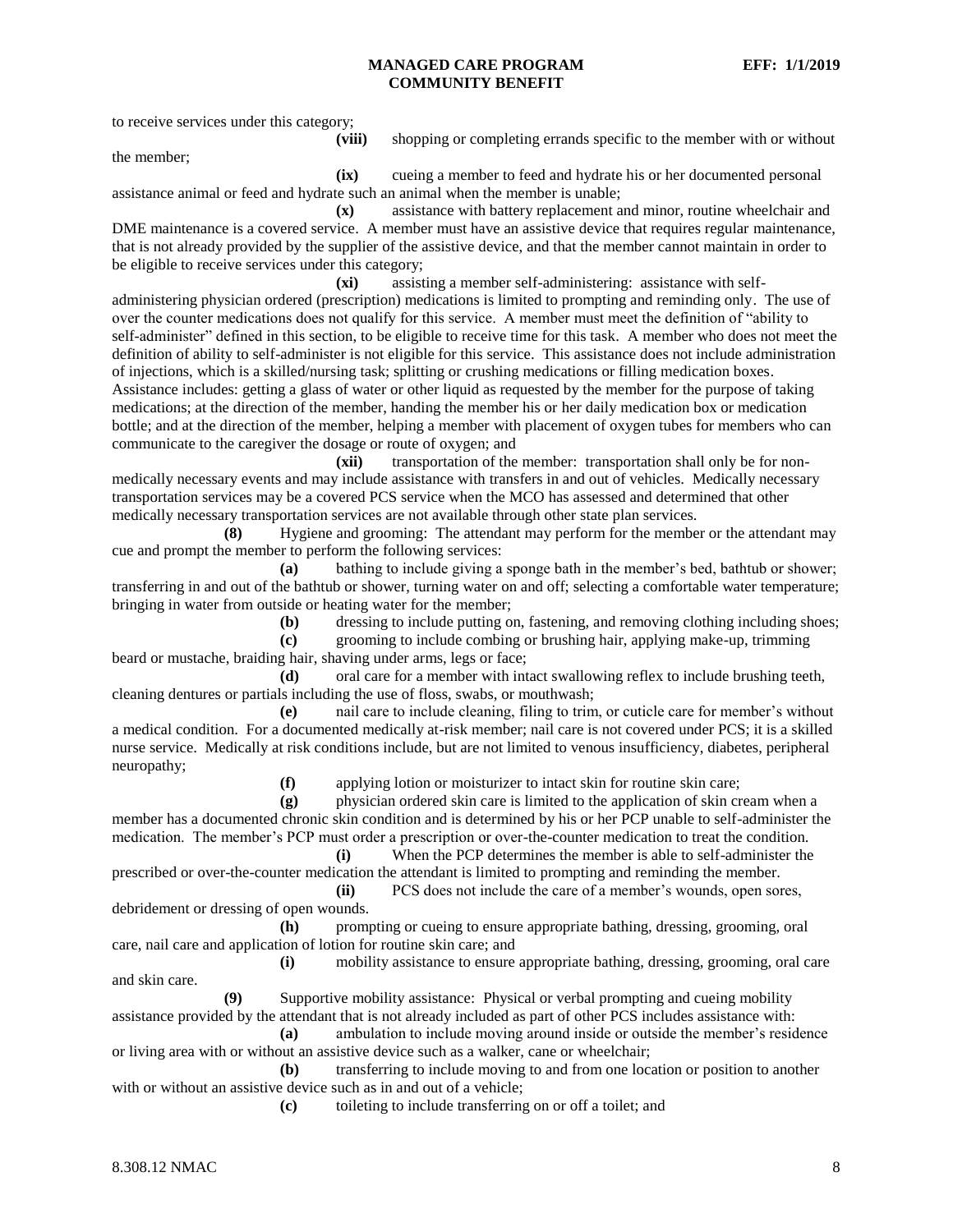prevent skin breakdown.

**(d)** repositioning to include turning or changing a bed-bound member's position to

**(10)** Non-covered services: The following services are not covered as PCS:

**(a)** services to an inpatient or resident of a hospital, NF, ICF-IID, mental health facility, correctional facility, or other institutional settings, with the exception when a member is transitioning from a NF;

**(b)** services that are already provided by other sources, including natural supports;

**(c)** household services, support services such as shopping, errands, or meal

preparation that are routinely provided as part of the household division of chores;

**(d)** services provided by a person not meeting the requirements and qualifications of a personal care attendant; including but not limited to, training and criminal background checks;

**(e)** services not approved in the member's IPoC;

**(f)** childcare, pet care, or personal care for other household members. This does not include the member's documented assistant service animal;

**(g)** retroactive services;

**(h)** services provided to an individual who is not a MCO member or does not meet the eligibility criteria for CB services;

**(i)** member assistance with finances and budgeting;

- **(j)** member appointment scheduling;
- **(k)** member range of motion exercises;
- **(l)** wound care of open sores and debridement or dressing of open wounds;
- **(m)** filling of medication boxes, cutting or grinding pills, administration of

injections, assistance with over-the-counter medication or medication that the member cannot self-administer;

- **(n)** skilled nail care for a member documented as medically at-risk;
- **(o)** medically necessary transportation when available through the member's MCO

general benefit services;

**(p)** bowel and bladder services that include insertion or extraction of a catheter or

digital stimulation; and

**(q)** gastrostomy feeding and tube feeding.

**K.** Private duty nursing services include activities, procedures, and treatment for a physical condition, physical illness, or chronic disability for a member who is 21 years of age and older with intermittent or extended direct nursing care in his or her home.

**(1)** Services include:

- **(a)** medication management;
- **(b)** administration and teaching;
- **(c)** aspiration precautions;
- **(d)** feeding tube management;
- **(e)** gastrostomy and jejunostomy;
- **(f)** skin care;
- **(g)** weight management;
- **(h)** urinary catheter management;
- **(i)** bowel and bladder care;
- **(j)** wound care;
- **(k)** health education;
- **(l)** health screening;
- **(m)** infection control;
- **(n)** environmental management for safety;
- **(o)** nutrition management;
- **(p)** oxygen management;
- **(q)** seizure management and precautions;
- **(r)** anxiety reduction;
- **(s)** staff supervision; and
- **(t)** behavior and self-care assistance.

**(2)** All services are provided under a written physician's order and must be rendered by a New Mexico board of nursing licensed RN or a licensed practical nurse (LPN) who provides services within his or her scope of practice.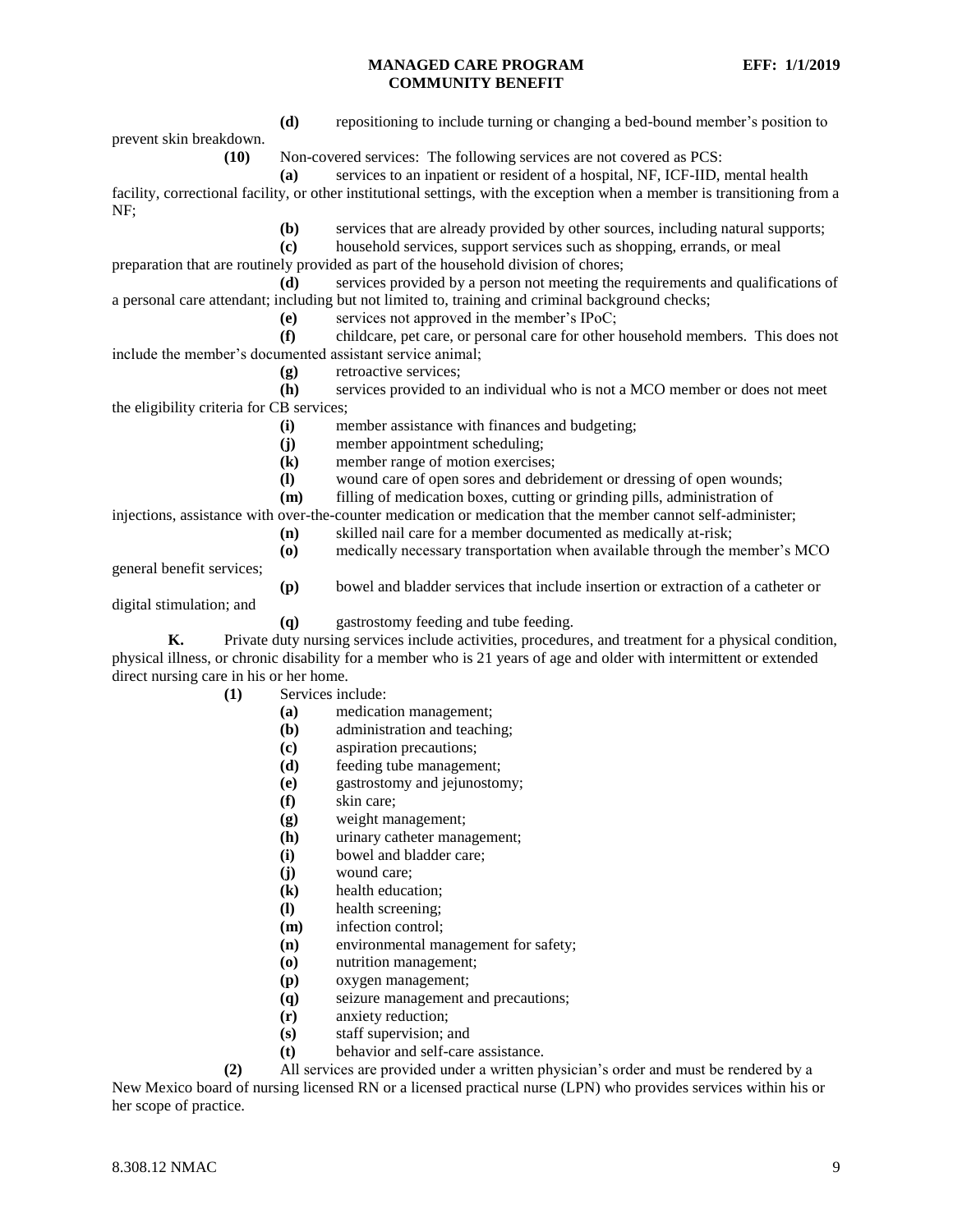**L.** Respite services are provided to a member unable to care for him or herself and are furnished on a short-term basis to allow the member's primary caregiver a limited leave of absence in order to reduce stress, accommodate a caregiver illness, or meet a sudden family crisis or emergency. Respite provides a temporary relief to the primary caregiver of a CB member during times when he/she would normally provide unpaid care.

**(1)** Respite care is furnished at home, in a private residence of a respite care provider, in a specialized foster care home, in a hospital or NF, that meet the qualifications for MAD provider enrollment requirements. For purposes of ABCB eligibility, when respite services are delivered through an institutional provider, the member is not considered a resident of the institution.

- **(2)** Respite care services include:
	- **(a)** medical and non-medical health care;
	- **(b)** personal care; bathing;
	- **(c)** showering; skin care;
	- **(d)** grooming;
	- **(e)** oral hygiene;
	- **(f)** bowel and bladder care;
	- **(g)** catheter and supra-pubic catheter care;
	- **(h)** preparing or assisting in preparation of meals and eating;
	- **(i)** administering enteral feedings;
	- **(j)** providing home management skills;
	- **(k)** changing linens;
	- **(l)** making beds;
	- **(m)** washing dishes;
	- **(n)** shopping; errands;
	- **(o)** calls for maintenance;

**(p)** assisting with enhancing self-help skills, such as promoting use of appropriate interpersonal communication skills and language, working independently without constant supervision or observation;

- **(q)** providing body positioning, ambulation and transfer skills;
- **(r)** arranging for transportation to medical or therapy services;

**(s)** assisting in arranging health care needs and follow-up as directed by primary care giver, physician, and care coordinator; and

**(t)** ensuring the health and safety of the member at all times.

**(3)** Respite may be provided on either a planned or an unplanned basis and may be provided in a variety of settings. If unplanned respite is needed, the appropriate agency personnel will assess the situation, and with the caregiver, recommend the appropriate setting for respite services to the member. Services must only be provided on an intermittent or short-term basis because of the absence or need for relief of those persons normally providing care to the member.

**(4)** Respite services are limited to a maximum of 300 hours annually per care plan year. Additional hours may be requested if a member's health and safety needs exceed the specified limit.

**M.** Skilled maintenance therapy services for a member 21 years and older are provided when his or her MCO's general physical health benefit skilled therapy services are exhausted or are not a MCO covered benefit. The community benefit skilled maintenance therapy services include physical therapy, occupational therapy or speech language therapy. Therapy services focus on improving functional independence, health maintenance, community integration, socialization, and exercise, and enhance the support and normalization of the member's family relationships.

**(1)** Physical therapy services promote gross and fine motor skills, facilitate independent functioning and prevent progressive disabilities. Specific services may include but are not limited to:

- **(a)** professional assessment, evaluation and monitoring for therapeutic purposes;
- **(b)** physical therapy treatments and interventions;
- **(c)** training regarding PT activities;
- **(d)** use of equipment and technologies or any other aspect of the member's physical

therapy services;

- **(e)** designing, modifying or monitoring use of related environmental modifications;
- **(f)** designing, modifying, and monitoring use of related activities supportive to the

care plan goals and objectives; and

**(g)** consulting or collaborating with other service providers or family enrollees, as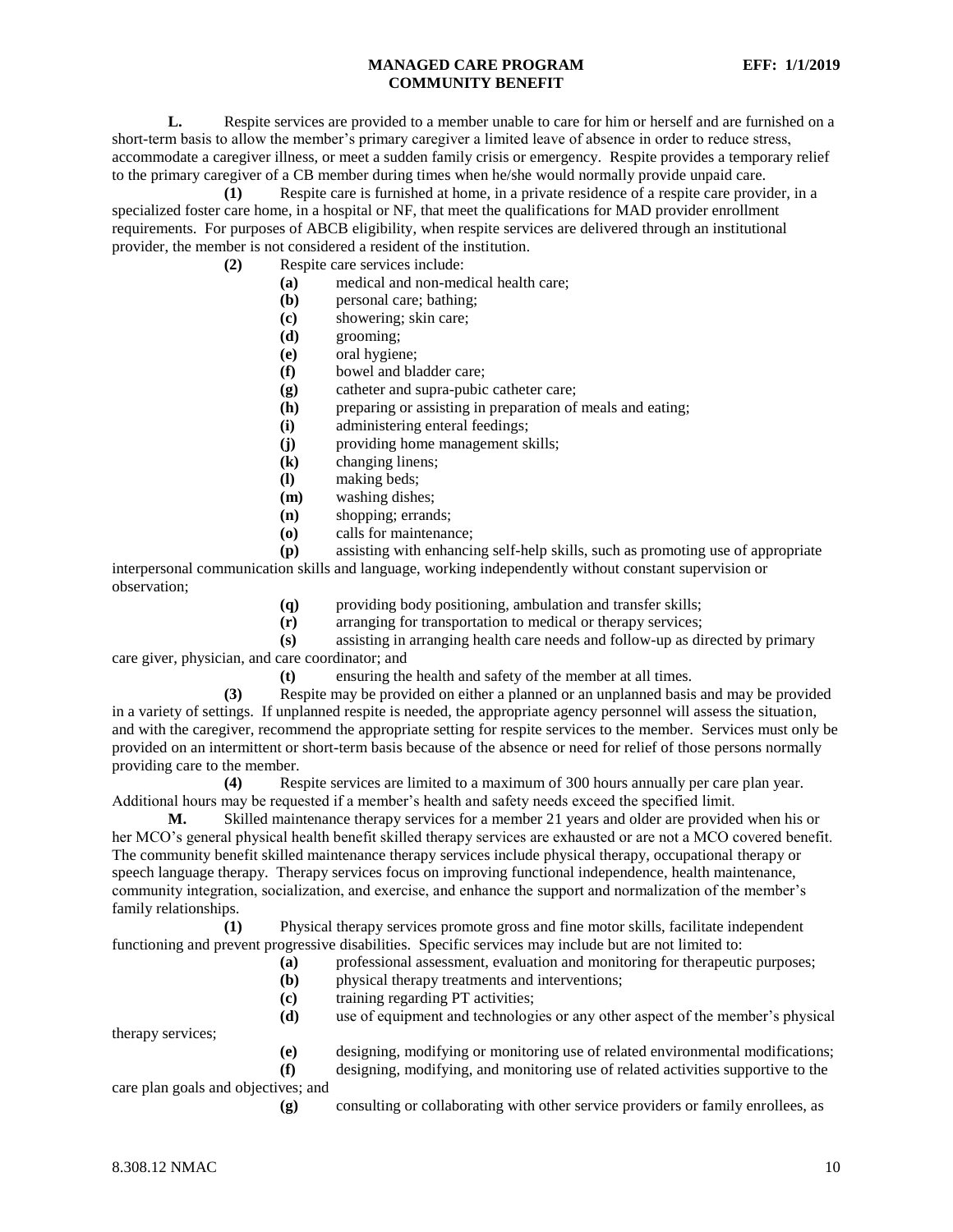directed by the member.

**(2)** Occupational therapy (OT) services promote fine motor skills, coordination, sensory integration, and facilitate the use of adaptive equipment or other assistive technology. Specific services may include but are not limited to:

- **(a)** teaching of daily living skills;
- **(b)** development of perceptual motor skills and sensory integrative functioning;
- **(c)** design, fabrication, or modification of assistive technology or adaptive devices;
	- **(d)** provision of assistive technology services;
	- **(e)** design, fabrication, or applying selected orthotic or prosthetic devices or

selecting adaptive equipment; **(f)** use of specifically designed crafts and exercise to enhance function; training

regarding OT activities; and

**(g)** consulting or collaborating with other service providers or family enrollees, as

directed by the member. **(3)** Speech and language therapy (SLT) services preserve abilities for independent function in communication; facilitate oral motor and swallowing function; facilitate use of assistive technology; and prevent progressive disabilities. Specific services may include but are not limited to:

**(a)** identification of communicative or oropharyngeal disorders and delays in the development of communication skills;

**(b)** prevention of communicative or oropharyngeal disorders and delays in the development of communication skills;

- **(c)** development of eating or swallowing plans and monitoring their effectiveness;
- **(d)** use of specifically designed equipment, tools, and exercises to enhance function;
- **(e)** design, fabrication, or modification of assistive technology or adaptive devices;
- **(f)** provision of assistive technology services;
- **(g)** adaptation of the member's environment to meet his or her needs;
- **(h)** training regarding SLT activities; and

**(i)** consulting or collaborating with other service providers or family enrollees as directed by the member.

**(4)** A signed therapy referral for treatment must be obtained from the member's PCP. The referral will include frequency, estimated duration of therapy and treatment, and procedures to be provided. [8.308.12.13 NMAC - Rp, 8.308.12.13 NMAC, 3/1/2017; A. 1/1/2019]

<span id="page-11-0"></span>**8.308.12.14 ABCB NON-COVERED SERVICES:** MAD and the member's MCO do not cover certain procedures, services, or miscellaneous items. See specific MAD NMAC rules, sections of this rule, and the MAD MCO manual for additional information on benefit coverage and limitations. [8.308.12.14 NMAC - Rp, 8.308.12.14 NMAC, 3/1/2017]

<span id="page-11-1"></span>**8.308.12.15 SELF-DIRECTED COMMUNITY BENEFIT (SDCB):** The MCO shall offer the SDCB approach to a member who meets a NF LOC and is determined through a CNA or reassessment to need CB services. Self-direction affords a member the opportunity to have choice and control over how his or her CB services are provided and who provides the services. Although a member's assessment for the amount and types of services may vary, SDCB services are not provided 24 hours per day. Services are reimbursed according to the MAD fee schedule that has a range of allowable reimbursement rates to a provider of a specific service. The member's MCO approves the final reimbursement rate for each provider of a CB service. A member has the option of choosing the ABCB or the SDCB approach. A member cannot participate in both community benefit approaches concurrently. [8.308.12.15 NMAC - Rp, 8.308.12.15 NMAC, 3/1/2017]

## <span id="page-11-2"></span>**8.308.12.16 ELIGIBLE PROVIDERS:**

**A.** The FMA, member or his or her EOR shall verify that a potential provider meets all applicable qualifications prior to rendering a service. If a provider or employee is unable to pass a nationwide criminal history screening pursuant to NMSA 1978, 29-12-2 et seq. or is listed in the abuse registry as defined in 27-7a-1 et seq., NMSA 1978 he or she may not be employed to render any service to the member. Following formal approval from the MCO, LRIs may serve as a SDCB provider under extraordinary circumstances in order to assure the health and welfare of the member and to avoid his or her institutionalization. The MCO shall make decisions regarding LRIs serving as providers for members on a case by case basis. Following formal approval from the MCO, a spouse of a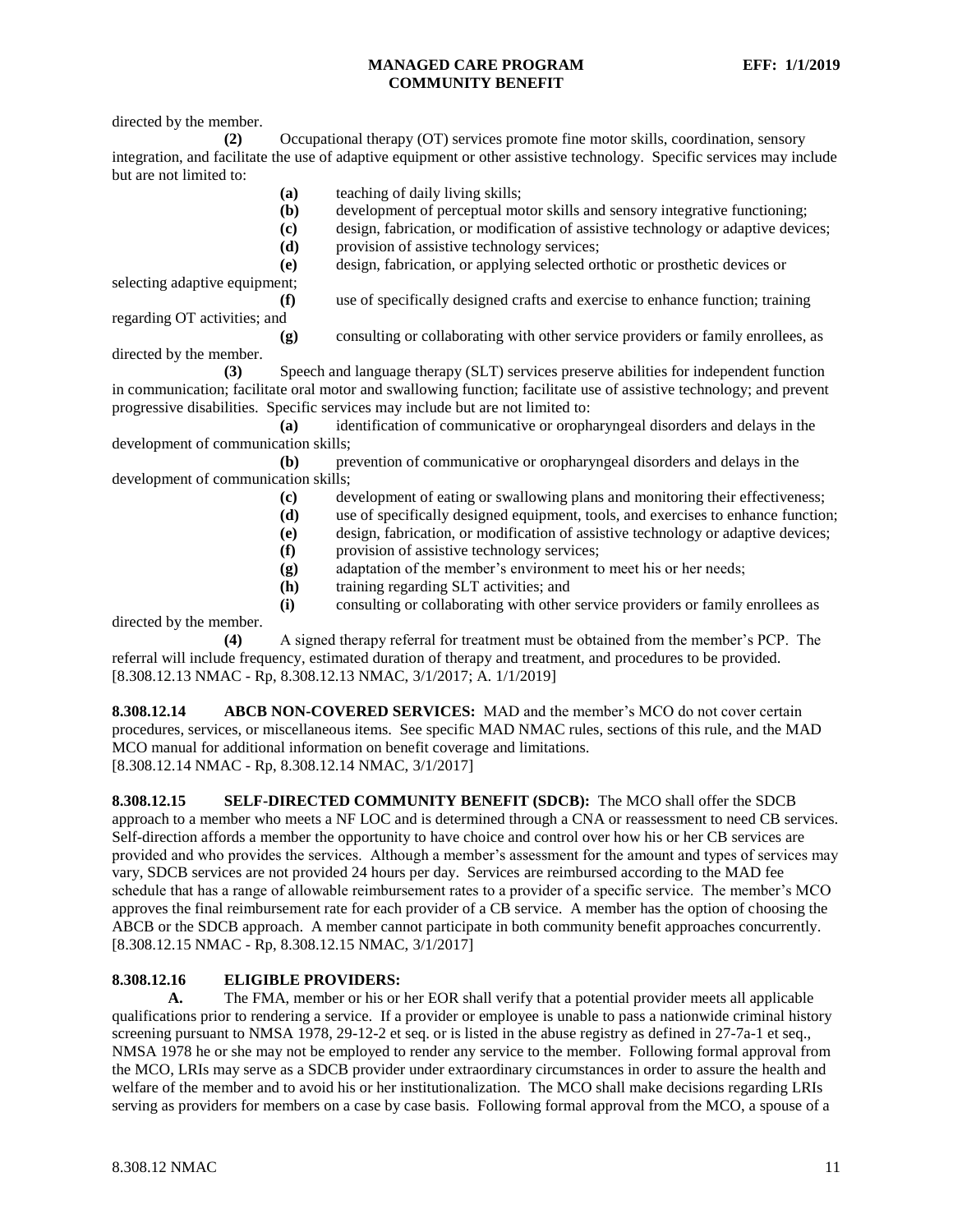member may serve as a provider under extraordinary circumstances in order to assure the health and welfare of the member and to avoid institutionalization. The MCO shall provide such approval on a case by case basis. SDCB providers must meet all Federal and state requirements for home and community based providers.

**B.** An EOR shall have an employment agreement or vendor agreement with each of the member's providers. The employee or vendor agreement template shall be prescribed by MAD. Prior to a payment being made to a provider for SDCB services, the FMA shall ensure that: the provider meets all qualifications; and an employee agreement or vendor agreement is signed between the EOR and the provider. A member's employee agreement shall be updated anytime there is a change in any of the terms or conditions specified in the agreement. Employee agreements and vendor agreements shall be signed by the new EOR when there is a change in EORs. A copy of each employee agreement or vendor agreement shall be provided to the member and EOR. Refer to the MAD MCO policy manual for a complete listing of all SDCB provider qualifications and responsibilities. [8.308.12.16 NMAC - Rp, 8.308.12.16 NMAC, 3/1/2017; A, 1/1/2019]

<span id="page-12-0"></span>**8.308.12.17 ELIGIBLE MEMBERS:** A member must meet NF LOC, be determined through a CNA or reassessment to need MCO CB services, and be approved by the member's MCO for the SDCB approach. [8.308.12.17 NMAC - Rp, 8.308.12.17 NMAC, 3/1/2017]

<span id="page-12-1"></span>**8.308.12.18 COVERED SERVICES IN SELF-DIRECTED COMMUNITY BENEFIT SDCB:** MAD and the member's MCO cover certain procedures, services, and miscellaneous items. For those services that are the same in ABCB and SDCB, detailed descriptions are found in 8.308.12.13 NMAC. Other services may be available to a member in the SDCB approach and detailed descriptions are included in each subsection of this section.

**A.** Behavior support consultation is the provision of assessment, treatment, evaluation and follow-up services to assist the member, his or her parents, family, and primary caregivers with coping skills which promote maintaining the member in a home environment. See Subsection C of Section 8.308.12.13 NMAC for a detailed description of this service.

**B.** Customized community supports include participation in community congregate day programs and centers that offer functional meaningful activities that assist with acquisition, retention or improvement in selfhelp, socialization and adaptive skills. Customized community supports may include day support models. Customized community supports are provided in community day program facilities and centers and can take place in non-institutional and non-residential settings. These services are provided at least four or more hours per day one or more days per week as specified in the member's care plan. Customized community supports settings must be integrated and support full access of individuals receiving medicaid HCBS to the greater community, engage in community life, control personal resources, and receive services in the community, to the same degree of access as individuals not receiving medicaid HCBS.<br> **C.** Emergency response served

Emergency response services provide an electronic device that enables a member to secure help in an emergency at his or her home, avoiding institutionalization. The member may also wear a portable "help" button to allow for mobility. The system is connected to the member's phone and programmed to signal a response center when the "help" button is activated. The response center is staffed by trained professionals. See Subsection E of Section 8.308.12.13 NMAC for a detailed description of this service.

**D.** Employment supports include job development, job seeking and job coaching supports after available vocational rehabilitation supports have been exhausted. Employment supports settings must be integrated and support full access of individuals receiving medicaid HCBS to the greater community, engage in community life, control personal resources, and receive services in the community, to the same degree of access as individuals not receiving medicaid HCBS. See Subsection F of Section 8.308.12.13 NMAC for a detailed description of this service.

**E.** Environmental modification services include: the purchase of, the installation of equipment for the physical adaptations to a member's residence that are necessary to ensure the health, welfare, and safety of the member or enhance the member's level of independence. See Subsection G of Section 8.308.12.13 NMAC for a detailed description of this service.

**F.** Home health aide services provide total care or assist the member in all ADLs. See Subsection H of Section 8.308.12.13 NMAC for a detailed description of this service.

**G.** Self-directed personal care services (SD PCS) are provided on an episodic or continuing basis to assist the member with ADLs, performance of general household tasks, provide companionship to acquire, maintain, or improve social interaction skills in the community, and enable the member to accomplish tasks he or she would normally do for him or herself if he or she did not have a disability.

**(1)** Self-directed PCS are provided in the member's home and in the community, depending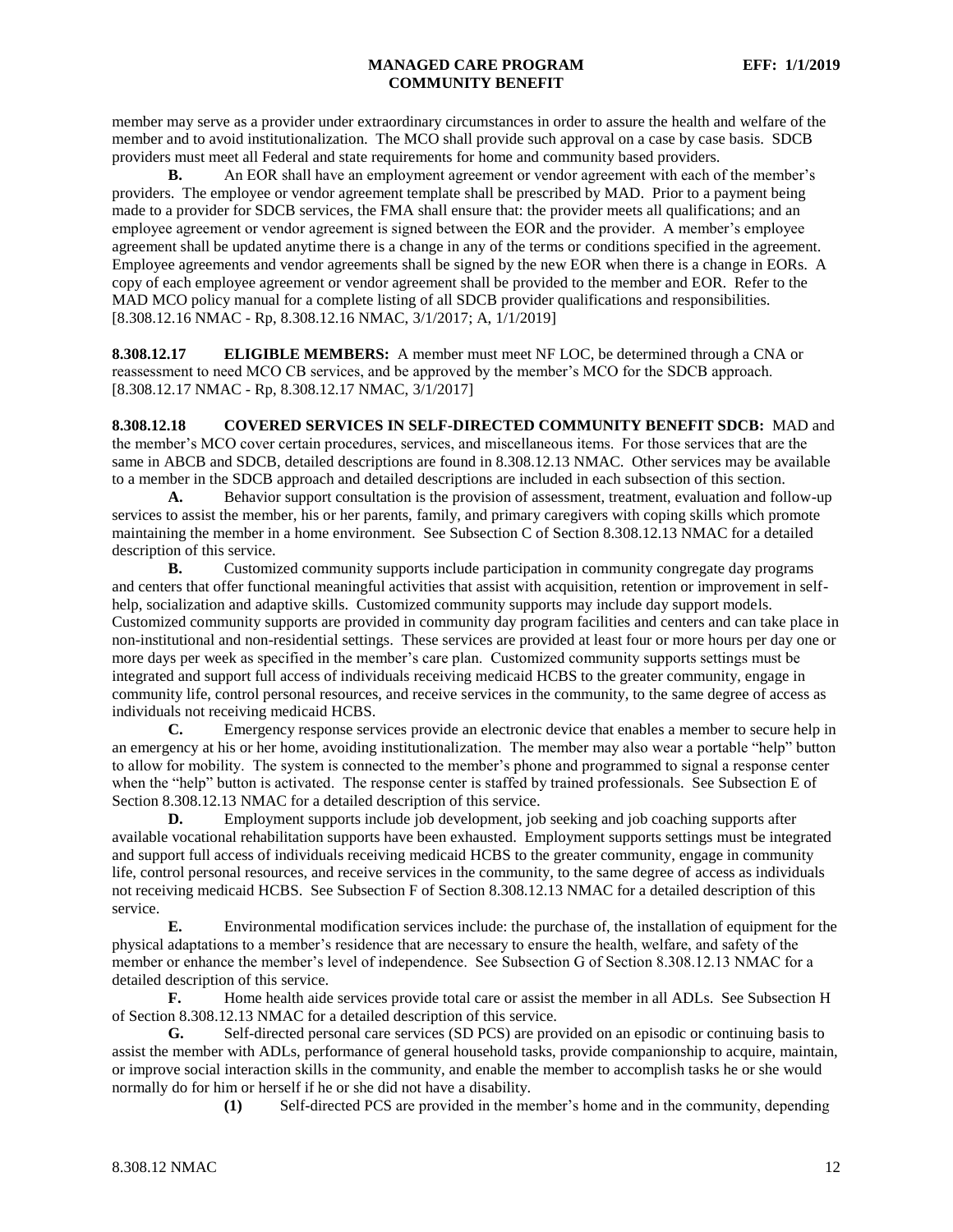on the member's needs. The member identifies the caregiver's training needs, and, if the member is unable to do the training himself or herself, the member arranges for the needed training.

**(2)** Self-directed PCS are not intended to replace supports available from a primary caregiver. Self-directed PCS are not duplicative of home health aide services.

**(3)** Home health aides may provide basic non-invasive nursing assistant skills within the scope of their practice. Self-directed PCS caregivers do not have this ability to perform such tasks.

**(4)** Use of the Electronic Visit Verification (EVV) system is required for payment of Selfdirected PCS.

**H.** Non-medical transportation services are offered to enable a member to gain access to services, activities, and resources, as specified by his or her care plan. Payment for non-medical transportation is limited to the costs of transportation needed to access community benefit services, activities, and resources identified in the member's care plan. Payment for SDCB non-medical transportation services is made to the member's individual transportation employee or to a public or private transportation service vendor. Payment cannot be made to the member. Non-medical transportation services for minors is not a covered service. Non-medical transportation for members entering the SDCB on or after January 1, 2019 is limited to a maximum of \$1,000 annually per care plan year.

**I.** Nutritional counseling services include assessment of the member's nutritional needs, development and revision of the member's nutritional plan, counseling and nutritional intervention, and observation and technical assistance related to implementation of the nutritional plan.

**J.** Private duty nursing services include activities, procedures, and treatment for a physical condition, physical illness, or chronic disability for a member who is 21 years of age and older with intermittent or extended direct nursing care in his or her home. See Subsection K of Section 8.308.12.13 NMAC for a detailed description of this service.

**K.** Related goods are equipment, supplies or fees and memberships, not otherwise provided through the member's MCO general benefits.

**(1)** Related goods must address a need identified in the member's CNA including improving and maintaining the member's opportunities for full membership in the community, and meet all the following requirements:

- **(a)** be responsive to the member's qualifying condition or disability;
- **(b)** accommodate the member in managing his or her household;
- **(c)** facilitate the member's ADL;
- **(d)** promote the member's personal safety and health;
- **(e)** afford the member an accommodation for greater independence;
- **(f)** advance the desired outcomes in the member's care plan; and
	- **(g)** decrease the need for other medicaid services.

**(2)** Related goods will be carefully monitored by the member's MCO to avoid abuses or inappropriate use of this benefit.

**(3)** Services and goods that are recreational or diversional in nature are excluded. Recreational and diversional in nature is defined as inherently and characteristically related to activities done for enjoyment.

**(4)** Related goods for members entering the SDCB on or after January 1, 2019 are limited to a maximum of \$2,000 annually per care plan year.

**L.** Respite services are provided to a member unable to care for him or herself and are furnished on a short-term basis to allow the member's primary caregiver a limited leave of absence in order to reduce stress, accommodate a caregiver illness, or meet a sudden family crisis or emergency. See Subsection L of Section 8.308.12.13 NMAC for a detailed description of this service.

**M.** Skilled maintenance therapy services for a member 21 years and older are provided when his or her MCO's general physical health benefit skilled therapy services are exhausted or not a covered MCO benefit. The community benefit skilled maintenance therapy services include physical therapy, occupational therapy or speech language therapy. Therapy services focus on improving functional independence, health maintenance, community integration, socialization, and exercise, and enhance the support and normalization of the member's family relationships. See Subsection M of 8.308.12.13 NMAC for a detailed description of this service.

**N.** Specialized therapies are non-experimental therapies or techniques that have been proven effective for certain conditions. A member may include specialized therapies in his or her care plan when the services enhance opportunities to achieve inclusion in community activities and avoid institutionalization. Services must be related to the member's disability or condition, ensure the member's health and welfare in the community,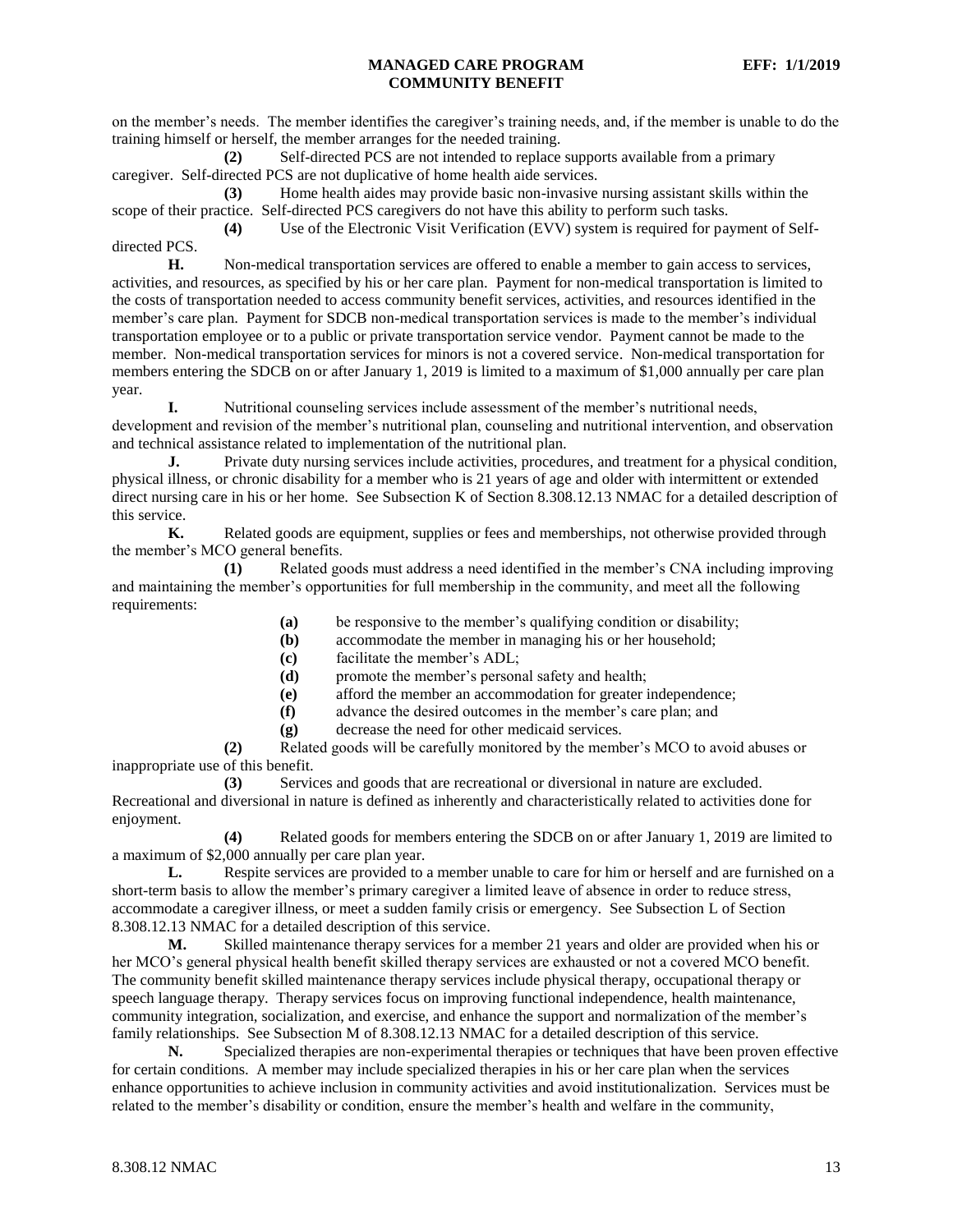supplement rather than replace the member's natural supports and other community services for which the member may be eligible, and prevent the member's admission to institutional services.

**(1)** Acupuncture is a distinct system of primary health care with the goal of prevention, cure, or correction of any disease, illness, injury, pain or other physical or behavioral health condition by controlling and regulating the flow and balance of energy, form, and function to restore and maintain physical health and increased mental clarity to a member. Acupuncture may provide effective pain control, decreased symptoms of stress, improved circulation and a stronger immune system, as well as other benefits to the member.

**(2)** Biofeedback uses visual, auditory or other monitors to feed back physiological information of which the member is normally unaware. This technique enables a member to learn how to change physiological, psychological and behavioral responses for the purposes of improving emotional, behavioral, and cognitive health and performance. The use of biofeedback may assist in strengthening or gaining conscious control over the above processes in order for the member to self-regulate. Biofeedback therapy is also useful for muscle reeducation of specific muscle groups or for treating the member's pathological muscle abnormalities of spasticity, incapacitating muscle spasm, or weakness.

**(3)** Chiropractic care for a member is designed to locate and remove interference with the transmissions or expression of nerve forces in the human body by the correction of misalignments or subluxations of the vertebral column and pelvis for the purpose of restoring and maintaining health for treatment of human disease primarily by, but not limited to, the adjustment and manipulation of the human structure. Chiropractic therapy may positively affect neurological function, improve certain reflexes and sensations, increase range of motion, and lead to improved general health of the member.

**(4)** Cognitive rehabilitation therapy services for a member are designed to improve cognitive functioning by reinforcing, strengthening, or reestablishing previously learned patterns of behavior, or establishing new patterns of cognitive activity or compensatory mechanisms for impaired neurological systems. Treatments may be focused on improving a particular cognitive domain such as attention, memory, language, or executive functions. Alternatively, treatments may be skill-based, aimed at improving performance of ADL. The overall goal is to restore the member's function in a cognitive domain or set of domains, or to teach compensatory strategies to overcome specific cognitive problems.

**(5)** Hippotherapy is a physical, occupational, and speech-language therapy treatment strategy that utilizes equine movement as part of an integrated intervention program to achieve functional outcomes. Hippotherapy applies multidimensional movement of a horse for a member with movement dysfunction and may increase mobility and range of motion, decrease contractures and aid in normalizing muscle tone. Hippotherapy requires that the member use cognitive functioning, especially for sequencing and memory. A member with attention deficits and maladaptive behaviors is redirecting attention and behaviors by focusing on the activity. Hippotherapy involves therapeutic exercise, neuromuscular education, kinetic activities, therapeutic activities, sensory integration activities, and for individual speech therapy. The activities may also help improve respiratory function and assist with improved breathing and speech production of the member.

**(6)** Massage therapy for a member is the assessment and treatment of soft tissues and their dysfunctions for therapeutic purposes primarily for comfort and relief of pain. It includes gliding, kneading, percussion, compression, vibration, friction, nerve strokes, stretching the tissue and exercising the range of motion, and may include the use of oils, salt glows, hot or cold packs or hydrotherapy. Massage increases the circulation, helps loosen contracted, shortened muscles and can stimulate weak muscles to improve posture and movement, improves range of motion and reduces spasticity. Massage therapy may increase, or help sustain, a member's ability to be more independent in the performance of ADL; thereby, decreasing dependency upon others to perform or assist with basic daily activities.

**(7)** Naprapathy focuses on the evaluation and treatment of neuro-musculoskeletal conditions, and is a system for restoring functionality and reducing pain in muscles and joints. The therapy uses manipulation and mobilization of the spine and other joints, and muscle treatments such as stretching and massage. Based on the concept that constricted connective tissue (ligaments, muscles and tendons) interfere with nerve, blood and lymph flow, naprapathy uses manipulation of connective tissue to open these channels of body function for a member.

**(8)** A native American healer is an individual who is recognized as a healer within his or her respective native American community. A native American member may be from one of the 22 sovereign tribes, nations and pueblos in New Mexico or may be from other tribal backgrounds. A native American healer delivers a wide variety of culturally-appropriate therapies that support the member by addressing the member's physical, emotional and spiritual health. Treatments delivered by a native American healer may include prayer, dance, ceremony and song, plant medicines and foods; participation in sweat lodges, and the use of meaningful symbols of healing, such as the medicine wheel or other sacred objects. A native American healer provides opportunities for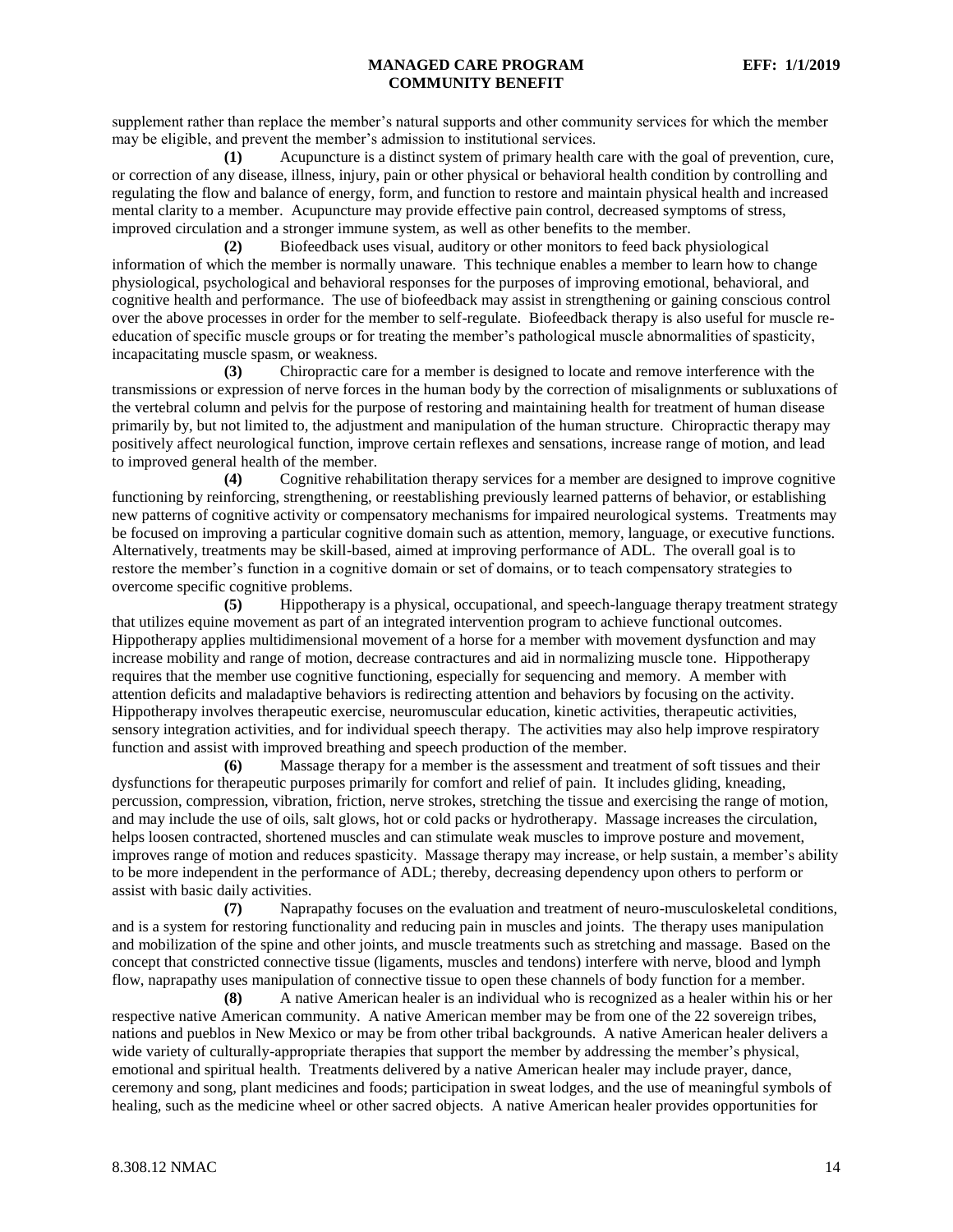the member to remain connected with his or her tribal community. The communal and spiritual support provided by this type of healing can reduce pain and stress and improve quality of life. It is also important to note that some tribes, nations and pueblos prefer to keep these healing therapies and practices safeguarded due to the significance of their religious ties.

**(9)** Specialized therapies for members entering the SDCB on or after January 1, 2019 are limited to a maximum of \$2,000 annually per care plan year.

**O.** Start-up goods are used when a member is transitioning from the ABCB model to the SDCB model. Start-up goods enable a member to begin to self-direct his/her services. Start-up goods include, but are not limited to, computers, printers and fax machines. Start-up goods are provided one-time during the member's first full or prorated care plan year and are limited to \$2,000.

[8.308.12.18 NMAC - Rp, 8.308.12.18 NMAC, 3/1/2017; A, 1/1/2019]

<span id="page-15-0"></span>**8.308.12.19 SDCB NON-COVERED SERVICES AND SERVICE LIMITATIONS:** MAD and the member's MCO do not cover certain procedures, services, or miscellaneous items. Services and goods that are not covered by the SDCB approach include, but are not limited to the following:

**A.** services covered by third-parties; MAD or the MCO is the payer of last resort;

**B.** any service or good, the provision of which would violate federal or state statutes, rules or guidance; this includes services that are considered primarily recreational or diversional in nature as defined in Paragraph (3) of Subsection K of Section 8.301.12.18 NMAC, including but not limited to, tickets for movies, theatrical and musical performances, sporting events, zoos, and museums;

**C.** formal academic degrees or certification-seeking education, educational services covered by IDEA or vocational training provided by the public education department (PED), division of vocational rehabilitation (DVR);

**D.** room and board, meaning shelter expenses, including property-related costs, such as rental or purchase of real estate and furnishing(s), home and property maintenance, utilities and utility deposits, and related administrative expenses; utilities include gas, electricity, propane, fire wood, wood pellets, water, sewer, and waste management;

**E.** experimental or investigational services, procedures or goods, as defined in 8.325.6 NMAC;

**F.** any goods or services that a household that does not include a person with a disability would be expected to pay for as a routine household expense;

**G.** personal goods or items not related to the SDCB member's condition or disability;<br>**H.** purchase of animals and the costs of maintaining animals, including the purchase or

**H.** purchase of animals and the costs of maintaining animals, including the purchase of food, veterinary visits, grooming and boarding but with the exception of training and certification for service dogs;

**I.** gas cards and gift cards; items that are purchased with SDCB program funds may not be returned for store credit, cash or gift cards;

**J.** purchase of insurance, such as car, health, life, burial, renters, home-owners, service warrantees or other such policies. This includes purchase of cell phone insurance;

**K.** purchase of a vehicle, and long-term lease or rental of a vehicle;

**L.** purchase of recreational vehicles, such as motorcycles, campers, boats or other similar items;

**M.** firearms, ammunition or any other type of weapons;

**N.** gambling, games of chance (such as bingo or lottery), alcohol, tobacco, or similar items;

**O.** vacation expenses, including airline tickets, cruise ship or other means of transport, guided tours, meals, hotel, lodging or similar recreational expenses; this also includes mileage or driver time reimbursement for vacation travel by automobile;

**P.** purchase of usual and customary furniture and home furnishings, unless adapted to the SDCB member's disability or use, or of specialized benefit to the SDCB member's condition; requests for adapted or specialized furniture or furnishings must include a doctor's order from the member's health care provider and, when appropriate, a denial of payment from any other source;

**Q.** regularly scheduled upkeep, maintenance and repairs of a home and addition of fences, storage sheds or other outbuildings, except upkeep and maintenance of modifications or alterations to a home which are an accommodation directly related to the SDCB member's qualifying condition or disability;

**R.** regularly scheduled upkeep, maintenance and repairs of a vehicle, or tire purchase or replacement, except upkeep and maintenance of modifications or alterations to a vehicle or van, which is an accommodation directly related to the SDCB member's qualifying condition or disability; requests must include documentation that the adapted vehicle is the SDCB member's primary means of transportation;

**S.** clothing and accessories, except adaptive clothing or accessories based on the SDCB member's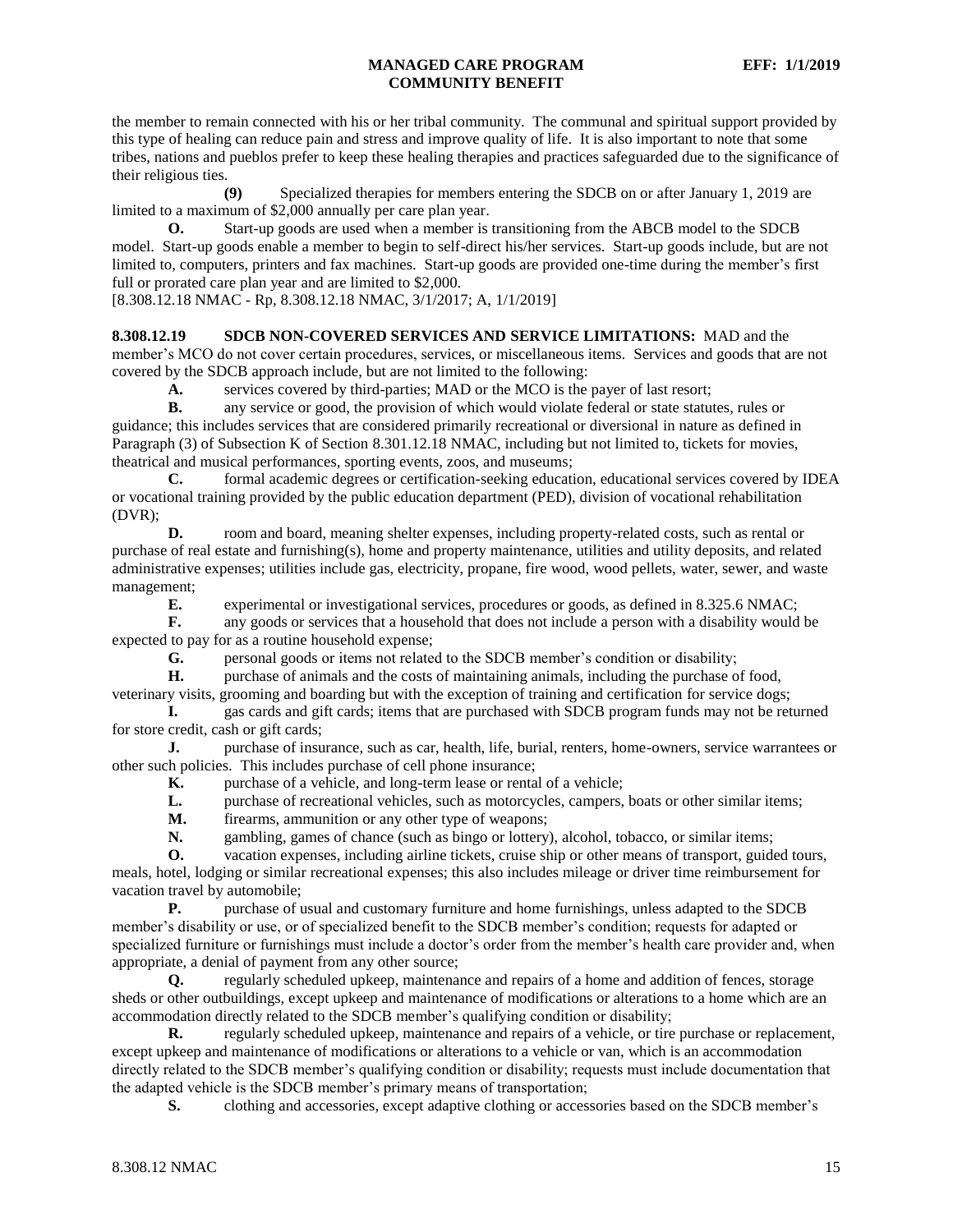disability or condition;

**T.** training expenses for paid employees;

**U.** conference or class fees may be covered for SDCB members or unpaid caregivers, but costs associated with such conferences or classes cannot be covered, including airfare, lodging or meals;

**V.** for member electronics such as cell phones, computers, printers and fax machines, or other electronic equipment, no more than one of each type of item may be purchased at one time, and member electronics may not be replaced more frequently than once every three years; laptops or any electronic tablets are considered computers;

**W.** home schooling materials or related supplemental materials and activities;<br>**X.** cell phone services that include more than one cell phone or cell phone line

cell phone services that include more than one cell phone or cell phone line per SDCB member; cell phone service, including data, is limited to the cost of one hundred dollars per month; and

**Y.** moving expenses are limited to, the cost of moving truck rental, gas/mileage, labor, moving equipment, supplies, boxes, tape and moving blankets.

[8.308.12.19 NMAC - Rp, 8.308.12.19 NMAC, 3/1/2017; A, 1/1/2019]

<span id="page-16-0"></span>**8.308.12.20 TRANSITION TO THE SELF-DIRECTED COMMUNITY BENEFIT:** A member who meets a NF LOC and who qualifies for MCO CB must first access services through his or her MCO's ABCB approach. After 120 calendar days, the member may continue his or her CB services provided through the MCO's ABCB or may select the MCO's SDCB approach. The member's MCO shall obtain a signed statement from the member regarding his or her decision to participate in the SDCB approach. The signed statement will include member attestation that he or she understands the responsibilities of self-directing his or her CB services, including the management of his or her care plan. For a member transitioning from a NF: and the member continues to meet NF LOC; the member selects his or her MCO's SDCB approach; the member must access CB services through the MCO's ABCB approach for the first 120 calendar days of eligibility; and after 120 calendar days, the member may transition to the MCO's SDCB.

**A.** Self-assessment: The member's care coordinator shall provide him or her with the MAD selfassessment instrument. The self-assessment instrument shall be completed by the member with assistance from the member's care coordinator upon request. The care coordinator shall file the completed self-assessment in the member's file.

**B.** Employer of record (EOR): A member who is an unemancipated minor or has an authorized representative over financial matters in place cannot serve as his or her own EOR. When the member's care coordinator, based on the results of the member's self-assessment, determines the member requires assistance to direct his or her SDCB services, the member must designate in writing an EOR to assume the functions on behalf of the member. A member that serves as his or her EOR has the option to do so or may, on his or her own, designate a person to serve as his or her EOR in writing. A designated EOR may not also be an employee of the member. The member's file must have documentation of either the member acting as his or her EOR or of the designated EOR. The member's MCO will make the final determination on whether the member may be his or her own EOR.

**C.** Supports for self-direction: A member or his or her authorized representative may designate a person to provide support to the member's self-directed functions. The member or his or her authorized representative may act as his or her EOR. A member's authorized representative may function as the member's spokesperson. The member's care coordinator shall include a copy of any EOR or spokesperson forms in the member's file and provide copies to the member, the member's authorized representative, spokesperson and the FMA.

**(1)** Care coordination for self-direction: The MCO shall ensure that the member or the member's authorized representative fully participates in developing and administering SDCB services and that sufficient supports, such as care coordinators and support brokers, are made available to assist the member or the member's authorized representative who requests or requires assistance. In this capacity, the care coordinator shall fulfill, in addition to contractual requirement, the following tasks:

**(a)** understand member and EOR roles and responsibilities;

**(b)** identify resources outside the member's MCO SDCB, including natural and informal supports, that may assist in meeting the member's long term care needs;

- **(c)** understand the array of SDCB services;
- **(d)** assign the annual SDCB budget based on the member's CNA to address the

needs of the member;

- **(e)** monitor utilization of SDCB services on a regular basis;
- **(f)** conduct employer-related activities such as assisting a member in identifying a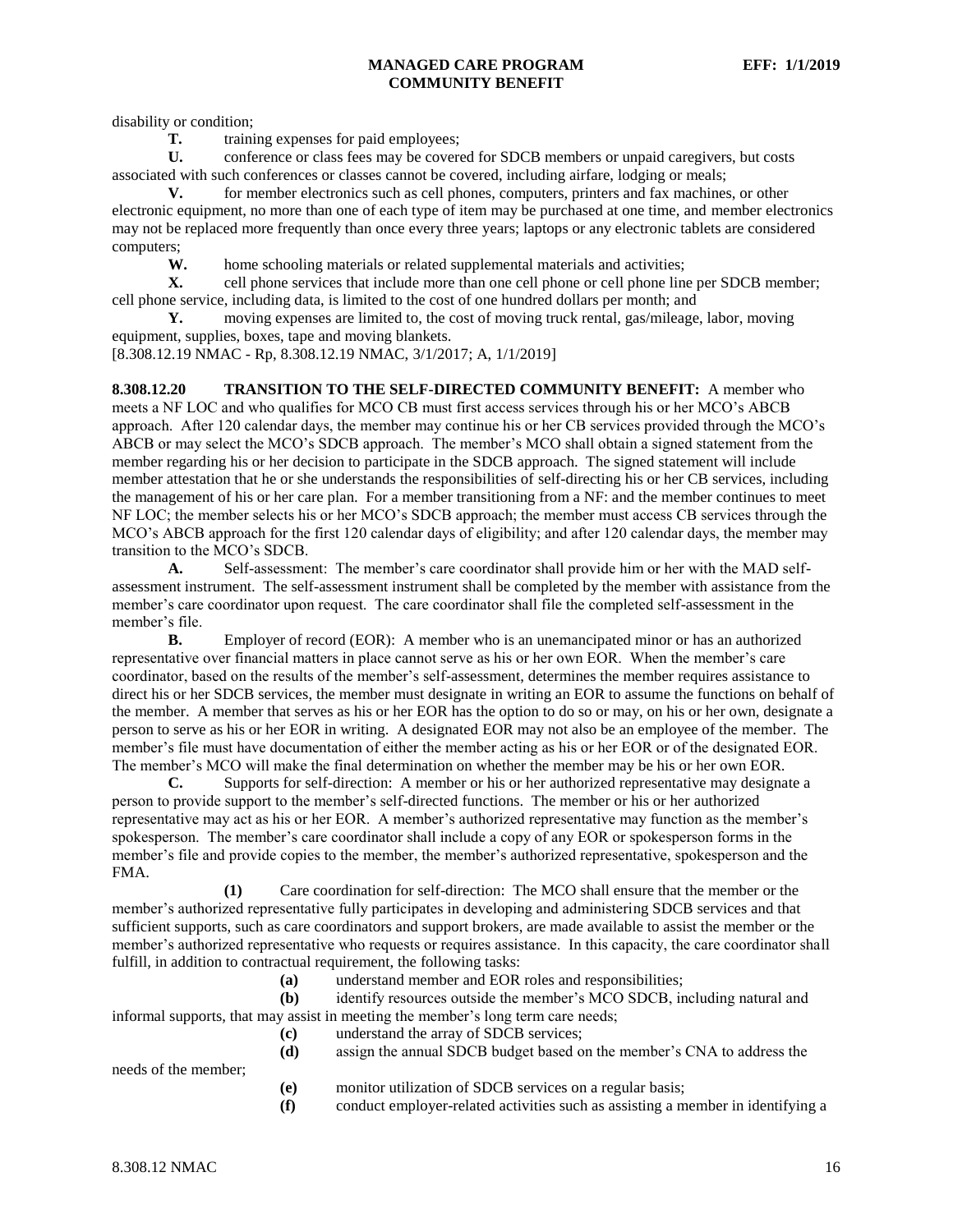| designated EOR as appropriate;                                                                                                                                                                                                 |                             |                                                                                                                                                                                     |  |  |
|--------------------------------------------------------------------------------------------------------------------------------------------------------------------------------------------------------------------------------|-----------------------------|-------------------------------------------------------------------------------------------------------------------------------------------------------------------------------------|--|--|
| care plan;                                                                                                                                                                                                                     | (g)                         | identify and resolve issues related to the implementation of the member's SDCB                                                                                                      |  |  |
|                                                                                                                                                                                                                                | (h)                         | assist the member with quality assurance activities to ensure implementation of                                                                                                     |  |  |
|                                                                                                                                                                                                                                |                             | the member's SDCB care plan and utilization of his or her authorized budget;                                                                                                        |  |  |
|                                                                                                                                                                                                                                | (i)                         | recognize and report critical incidents, including abuse, neglect, exploitation,                                                                                                    |  |  |
|                                                                                                                                                                                                                                | (j)                         | emergency services, law enforcement involvement, and environmental hazards;<br>monitor quality of services provided by the member's support broker; and                             |  |  |
|                                                                                                                                                                                                                                | $\left( \mathbf{k}\right)$  | work with the member to provide the necessary assistance for successful SDCB                                                                                                        |  |  |
| implementation.                                                                                                                                                                                                                |                             |                                                                                                                                                                                     |  |  |
| (2)                                                                                                                                                                                                                            |                             | A support broker is a qualified vendor for a SDCB member who is either employed by or                                                                                               |  |  |
|                                                                                                                                                                                                                                | (a)                         | contracted by the member's MCO. At a minimum, the support broker shall perform the following functions:<br>educate the member on how to use self-directed supports and services and |  |  |
| provide information on program changes or updates;                                                                                                                                                                             |                             |                                                                                                                                                                                     |  |  |
|                                                                                                                                                                                                                                | (b)                         | review, monitor and document progress of the member's SDCB care plan;                                                                                                               |  |  |
|                                                                                                                                                                                                                                | $\left( \mathbf{c} \right)$ | assist in managing budget expenditures, complete and submit SDCB care plan                                                                                                          |  |  |
| and revisions;                                                                                                                                                                                                                 |                             |                                                                                                                                                                                     |  |  |
|                                                                                                                                                                                                                                | (d)                         | assist with employer functions such as recruiting, hiring and supervising SDCB                                                                                                      |  |  |
| providers;                                                                                                                                                                                                                     |                             |                                                                                                                                                                                     |  |  |
|                                                                                                                                                                                                                                | (e)                         | assist with developing and approving job descriptions for SDCB direct supports;                                                                                                     |  |  |
|                                                                                                                                                                                                                                | (f)                         | assist with completing forms related to the member's employees;                                                                                                                     |  |  |
|                                                                                                                                                                                                                                | (g)                         | assist with approving timesheets, purchase orders or invoices for goods, obtain                                                                                                     |  |  |
|                                                                                                                                                                                                                                | (h)                         | quotes for services and goods, as well as identify and negotiate with vendors;<br>assist with problem solving of an employee or vendor payment issue with the                       |  |  |
| FMA and other appropriate parties;                                                                                                                                                                                             |                             |                                                                                                                                                                                     |  |  |
|                                                                                                                                                                                                                                | (i)                         | facilitate resolution of any disputes regarding payment to a provider for services                                                                                                  |  |  |
| rendered;                                                                                                                                                                                                                      |                             |                                                                                                                                                                                     |  |  |
|                                                                                                                                                                                                                                | (i)                         | develop the care plan for SDCB based on the member's budget amount as                                                                                                               |  |  |
| determined by the CNA; and                                                                                                                                                                                                     |                             |                                                                                                                                                                                     |  |  |
|                                                                                                                                                                                                                                | $\bf (k)$                   | assist in completing all documentation required by the FMA.                                                                                                                         |  |  |
| (3)                                                                                                                                                                                                                            |                             | The FMA acts as the intermediary between the member and the member's MCO's                                                                                                          |  |  |
|                                                                                                                                                                                                                                |                             | payment system and assists the member or the member's EOR with employer-related responsibilities. The FMA                                                                           |  |  |
|                                                                                                                                                                                                                                |                             | pays employees and vendors based upon the member's approved SDCB care plan and budget. The FMA assures                                                                              |  |  |
| member and program compliance with state and federal employment requirements, monitors, and makes available to<br>the member and MAD reports related to utilization of services and budget expenditures. Based on the member's |                             |                                                                                                                                                                                     |  |  |
| approved individual care plan and budget, the FMA must:                                                                                                                                                                        |                             |                                                                                                                                                                                     |  |  |
|                                                                                                                                                                                                                                | (a)                         | verify that the member is eligible for SDCB services prior to making payment                                                                                                        |  |  |
| for services;                                                                                                                                                                                                                  |                             |                                                                                                                                                                                     |  |  |
|                                                                                                                                                                                                                                | (b)                         | receive and verify that all required employee and vendor documentation and                                                                                                          |  |  |
|                                                                                                                                                                                                                                |                             | qualifications are in compliance with applicable NMAC rules and the MAD MCO policy manual;                                                                                          |  |  |
|                                                                                                                                                                                                                                | $\left( \mathbf{c} \right)$ | establish an accounting for each member's budget;                                                                                                                                   |  |  |
|                                                                                                                                                                                                                                | (d)                         | process and pay invoices for goods, services, and supports approved in the                                                                                                          |  |  |
|                                                                                                                                                                                                                                |                             | member's SDCB care plan and supported by required documentation; and                                                                                                                |  |  |
|                                                                                                                                                                                                                                | (e)                         | process all payroll functions on behalf of the member and EOR including:                                                                                                            |  |  |
|                                                                                                                                                                                                                                |                             | collects and processes timesheets of employees in accordance with the<br>(i)                                                                                                        |  |  |
| MAD approved payment schedule;                                                                                                                                                                                                 |                             | processes payroll, withholding, filing, and payment of applicable<br>(ii)                                                                                                           |  |  |
|                                                                                                                                                                                                                                |                             | federal, state and local employment-related taxes and insurance;                                                                                                                    |  |  |
|                                                                                                                                                                                                                                |                             | tracks and reports disbursements and balances of the member's budget<br>(iii)                                                                                                       |  |  |
|                                                                                                                                                                                                                                |                             | and provides a monthly report of expenditures and budget status to the member and his or her support broker, and                                                                    |  |  |
| quarterly and annual documentation of expenditures to MAD;                                                                                                                                                                     |                             |                                                                                                                                                                                     |  |  |
|                                                                                                                                                                                                                                |                             | receives and verifies a provider's agreement, including collecting<br>(iv)                                                                                                          |  |  |
| required provider qualifications;                                                                                                                                                                                              |                             |                                                                                                                                                                                     |  |  |
| (v)<br>monitors hours billed for services provided and the total amounts billed                                                                                                                                                |                             |                                                                                                                                                                                     |  |  |
| for all goods and services during the month;                                                                                                                                                                                   |                             |                                                                                                                                                                                     |  |  |
|                                                                                                                                                                                                                                |                             | answers inquiries from the SDCB member and solves problems related<br>(vi)                                                                                                          |  |  |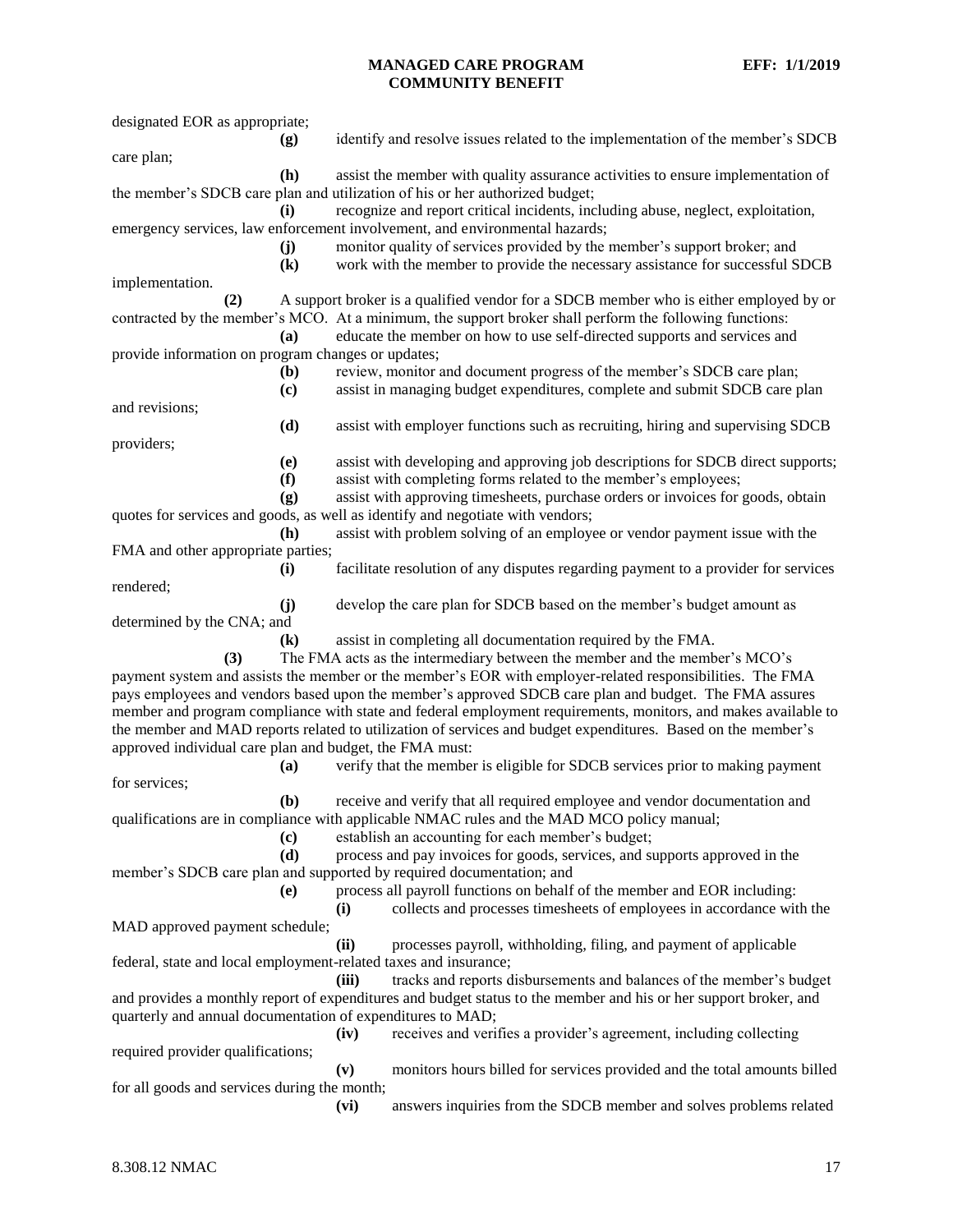to the FMA's responsibilities; and

**(vii)** reports any concerns related to the health and safety of the member or when the member is not following his or her approved SDCB care plan to the MCO and MAD as appropriate.

**D.** Budget: The member's MCO will determine the maximum annual budget allotment based on the member's CNA. The member may request a revision to the SDCB care plan and budget when a change in circumstances warrants such revisions, such as a change in health condition or loss of natural supports. All changes are subject to assessment and approval by the MCO.

**E.** SDCB care plan: The support broker and the member shall work together to develop an annual SDCB care plan for the SDCB services the member is identified to need as a result of his or her CNA. The SDCB care plan will not exceed the MCO determined budget. The support broker and member shall refer to the rates specified by HSD in selecting payment rates for qualified providers and vendors. The care plan for SDCB services shall be based upon the member's assessed needs and approved by the member's MCO. The support broker shall closely monitor the utilization of SDCB care plan services to ensure that the member does not exceed the approved annual budget.

**(1)** SDCB care plan review criteria: Services and goods identified in the member's requested SDCB care plan may be considered for approval by the MCO if all of the following requirements are met:

**(a)** the services or goods must be responsive to the member's qualifying condition or disability;

habilitative needs;

**(c)** the services or goods must facilitate the member's ADL per his or her CNA;

**(b)** the services or goods must address the member's clinical, functional, medical or

**(d)** the services or goods must promote the member's personal health and safety;

**(e)** the services or goods must afford the member an accommodation for greater

**(j)** the proposed rate for each service is within the MAD approved rate range for

independence;

**(f)** the services or goods must support the member to remain in the community and reduce his or her risk for institutionalization;

**(g)** the need for the services or goods must be approved and documented in the CNA and advance the desired outcomes in the member's SDCB care plan;

**(h)** the services or goods are not available through another source;

**(i)** the service or good is not prohibited by federal regulations, applicable NMAC rules, supplements, the MAD MCO policy manual, service standards, and instructions;

that chosen service;

**(k)** the proposed cost for each good is reasonable, appropriate and reflects the lowest available cost for that chosen good; and

**(l)** the estimated cost of the service or good is specifically documented in the member's SDCB care plan.

**(2)** SDCB care plan revisions: The SDCB care plan may be revised based upon a change in the member's needs or circumstances, such as a change in the member's health status or condition or a change in the member's support system, such as the death or disabling condition of an individual who was providing services. The member or the EOR is responsible for assuring that all expenditures are in compliance with the most current determination of need. SDCB care plan revisions involve requests to add new goods or services to a care plan or to reallocate funds from any line item to another approved line item. SDCB care plan revisions must be submitted to the member's MCO for review and determination. Other than for critical health and safety reasons, SDCB care plan revisions may not be submitted to the MCO for review within the last 60 calendar days of the care plan year. Prior to submitting a SDCB care plan revision request, the member is responsible for communicating any utilization of services that are not in compliance with the care plan to the support broker. At the MCO's discretion, a revision to the SDCB care plan may require another CNA. If the SDCB care plan revision includes a request for additional services, another CNA must be performed by the MCO to determine whether the change in circumstance or need warrants additional funding for additional services prior to SDCB care plan revision approval.

**F.** SDCB back-up plan: The support broker shall assist the member and his or her EOR in developing a back-up plan for the member's SDCB services that identifies how the member and EOR will address situations when a scheduled provider is not available or fails to show up as scheduled. The member's support broker shall assess the adequacy of the member's back-up plan at least on an annual basis and when changes in the type, amount, duration, scope of the SDCB or the schedule of needed services, or a change of providers (when such providers also serve as back-up to other members) or change in availability of paid or unpaid back-up providers to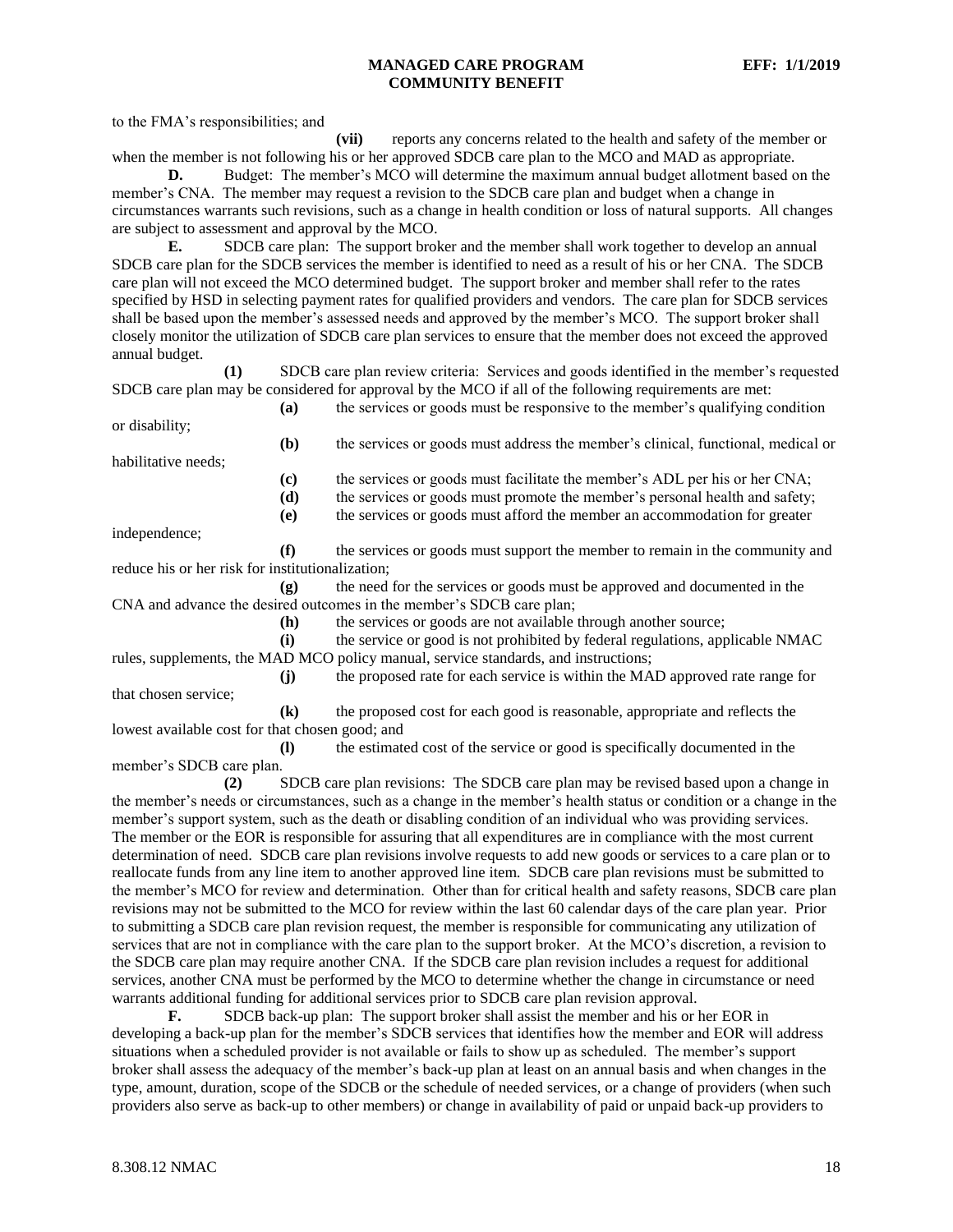deliver needed care.

**G.** Member and EOR training: The member's MCO shall require the member electing to enroll in the SDCB approach and his or her EOR to receive relevant training. The support broker shall be responsible for arranging for initial and ongoing training of the member and his or her EOR.

**(1)** At a minimum, self-direction training for member and his or her EOR shall address the following issues:

**(a)** understanding the role of the member and EOR with SDCB;

**(b)** understanding the role of the care coordinator, support broker, the MCO, and the

FMA;

- **(c)** selecting providers and vendors;
- **(d)** critical incident reporting;
- **(e)** member abuse and neglect prevention and reporting;
- **(f)** being an employer, evaluating provider performance and managing providers;
- **(g)** fraud and abuse prevention and reporting;

**(h)** performing administrative tasks, such as, reviewing and approving electronically captured visit information and timesheets and invoices; and

**(i)** scheduling providers and back-up planning.

**(2)** The member's MCO shall arrange for ongoing training for the member and his or her EOR upon request or if a support broker, through monitoring, determines that additional training is warranted.

**H.** Claims submission and payment: The EOR shall review and approve timesheets of the member's providers and invoices from the member's vendors to determine accuracy and appropriateness. No SDCB provider shall exceed 40 hours paid work in one work week per EOR. Timesheets must be submitted and processed on a two-week pay schedule according to the FMA's prescribed payroll payment schedule. The FMA shall be responsible for processing the member's timesheets and invoices for approved SDCB services and goods. [8.308.12.20 NMAC - Rp, 8.308.12.20 NMAC, 3/1/2017; A, 1/1/2019]

<span id="page-19-0"></span>**8.308.12.21 TERMINATION FROM ABCB PCS/CDIRECTED OR SDCB:** The MCO may involuntarily terminate a member from the PCS/CDirected or the SDCB approach under any of the following circumstances.

**A.** The member, the member's authorized representative or his or her EOR refuses to follow NMAC rules, the MAD MCO policy manual, or his or her MCO policies after receiving focused technical assistance on multiple occasions and support from his or her care coordinator, PCS agency or FMA, which is supported by documentation of the efforts to assist the member. For purposes of this rule, focused technical assistance is defined as a minimum of three separate occasions where the member, authorized representative or his or her EOR have received training, education or technical assistance, or a combination of both, from the MCO, the FMA, the PCS agency or MAD.

**B.** There is an immediate risk to the member's health or safety by continued consumer direction or self-direction of services, i.e., the member is in imminent risk of death or serious bodily injury. Examples include but are not limited to the following:

**(1)** the member refuses to include and maintain services in his or her PCS/CDirected or SDCB care plan that would address health and safety issues identified in the member's CNA or challenges the assessment after repeated and focused technical assistance and support from program staff, the care coordinator, PCS agency or the FMA;

**(2)** the member is experiencing significant health or safety needs and, refuses to incorporate the care coordinator's recommendations into his or her IPoC or care plan, or exhibits behaviors that endanger him or her or others;

**(3)** the member misuses his or her SDCB budget following repeated and focused technical assistance and support from the care coordinator and the FMA, which is supported by documentation;

**(4)** the member expends his or her entire SDCB budget prior to the end of the care plan year;

**(5)** the member or authorized representative intentionally misuses the member's PCS/CDirected or SDCB services or goods.

**C.** The MCO shall submit to MAD any requests to terminate a member from the PCS/CDirected or the SDCB approach with sufficient documentation regarding the rationale for termination. Upon MAD approval, the MCO shall notify the member regarding termination in accordance with NMAC rules and MCO policies. The member shall have the right to appeal the determination by requesting a MCO appeal and, if the termination is still upheld by the MCO, a HSD administrative hearing. Within 120 days of the final decision, the MCO shall facilitate a

or